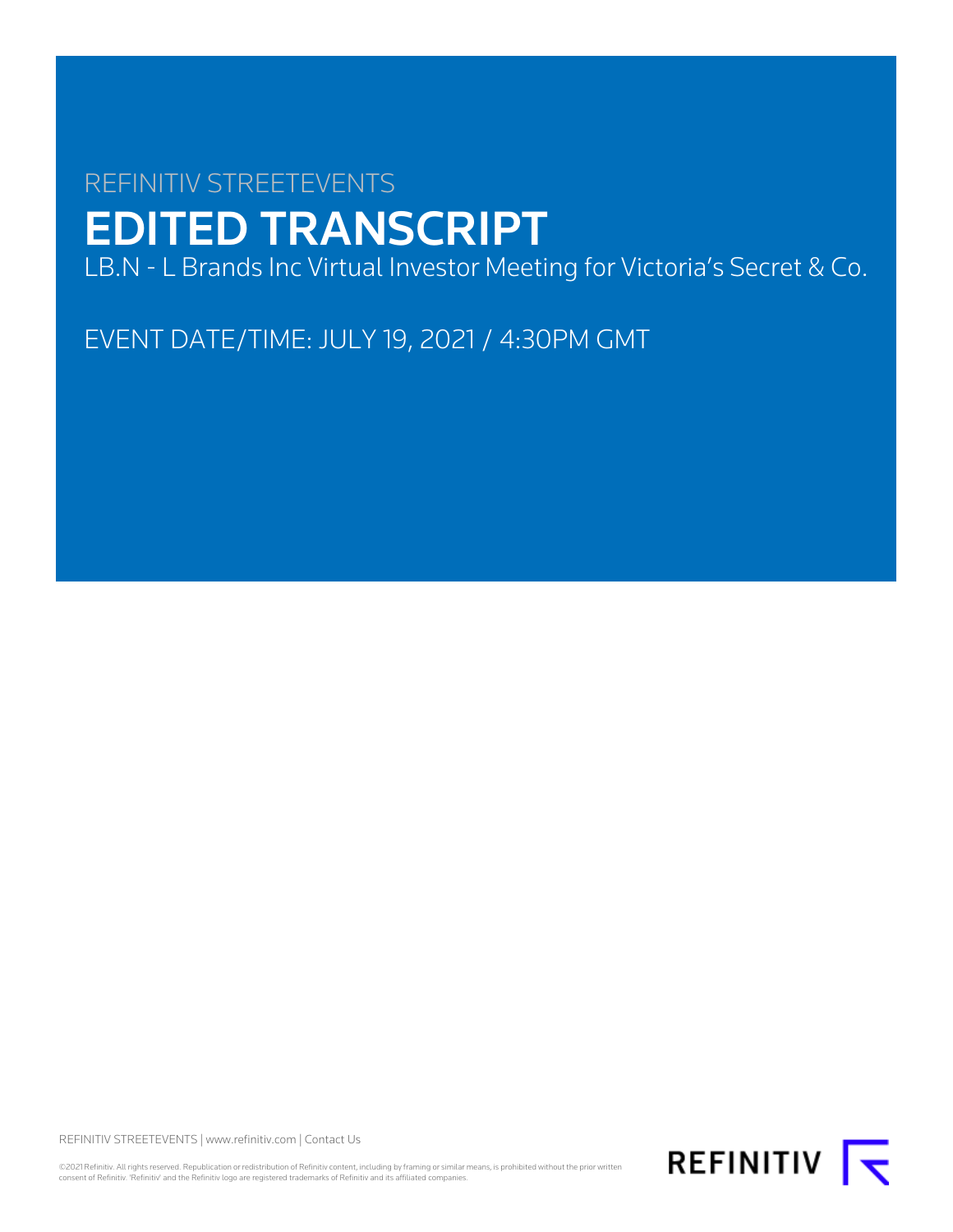# **CORPORATE PARTICIPANTS**

**[Amy Hauk](#page-5-0)** L Brands, Inc. - CEO of Victoria's Secret Pink **[Brad Kramer](#page-11-0) [Greg Unis](#page-6-0)** L Brands, Inc. - CEO of Victoria's Secret Beauty **[Jason Ware](#page-1-0) [Martin P. Waters](#page-1-1)** L Brands, Inc. - CEO of Victoria's Secret Business **[Timothy Johnson](#page-11-1)**

# **CONFERENCE CALL PARTICIPANTS**

**[Adrienne Eugenia Yih-Tennant](#page-19-0)** Barclays Bank PLC, Research Division - MD, Senior eCommerce & Brand Retailing Analyst **[Irwin Bernard Boruchow](#page-18-0)** Wells Fargo Securities, LLC, Research Division - MD and Senior Specialty Retail Analyst **[Janine M. Stichter](#page-20-0)** Jefferies LLC, Research Division - Equity Analyst **[Lorraine Corrine Maikis Hutchinson](#page-17-0)** BofA Securities, Research Division - MD in Equity Research and Consumer Sector Head in Equity Research **[Matthew Robert Boss](#page-15-0)** JPMorgan Chase & Co, Research Division - MD and Senior Analyst **[Omar Regis Saad](#page-20-1)** Evercore ISI Institutional Equities, Research Division - Senior MD and Head of Softlines, Luxury & Department Stores Team **[Roxanne Felice Meyer](#page-14-0)** MKM Partners LLC, Research Division - MD & Senior Research Analyst for Specialty Retail **[Susan Kay Anderson](#page-16-0)** B. Riley Securities, Inc., Research Division - Analyst

# <span id="page-1-0"></span>**PRESENTATION**

# **Jason Ware**

Good afternoon, everyone, and welcome to Victoria's Secret & Co's 2021 Investor Day. I'm Jason Ware, Vice President of Investor Relations, and I'd like to thank all of you for joining us today. We are excited to be here for the first time at VS&Co as we embark on our journey as a new independent public company. The go-forward, VS&Co will include our 3 lines of business: Victoria's Secret Lingerie, PINK and Victoria's Secret Beauty. We believe that this spin-off will enable the company to maximize management focus and financial flexibility to thrive in the evolving retail environment and deliver profitable growth for all shareholders. Before we get started, I want to remind everyone that any forward-looking statements we may make today are subject to the safe harbor statement found in our SEC filings. After our presentation, we will conduct a question-and-answer session. We will not be commenting on third or fourth quarter guidance today as our earnings call is coming up in a few weeks.

<span id="page-1-1"></span>Thanks. And with that, it's my pleasure to turn things over to Martin Waters, CEO of VS&Co.

#### **Martin P. Waters** - L Brands, Inc. - CEO of Victoria's Secret Business

Hello, everybody, and welcome to our inaugural meeting of Victoria's Secret and Co, our first public meeting. Thank you for joining us. I'm joined this morning by Amy Hauk, the CEO of PINK; by Greg Unis, the CEO of Victoria's Secret Beauty. We have Tim Johnson, our CFO; and Brad Kramer, our Executive Vice President of Finance, joining us, and you'll hear from all of them today.

By way of agenda, we have -- First of all, I'm going to start with a company overview and give you some headlines about how the company looks right now. And then we'll tell you about each of the 3 lines of business, beginning with me talking about lingerie and then we'll hand over to Amy, and then we'll hear from Greg. And then I want to cut the business in a different way and talk about the 3 channels of distribution. We'll start with digital, then we'll talk about North America, and then I'll talk a little bit about the stores before handing off to TJ and to Brad. So that's the format

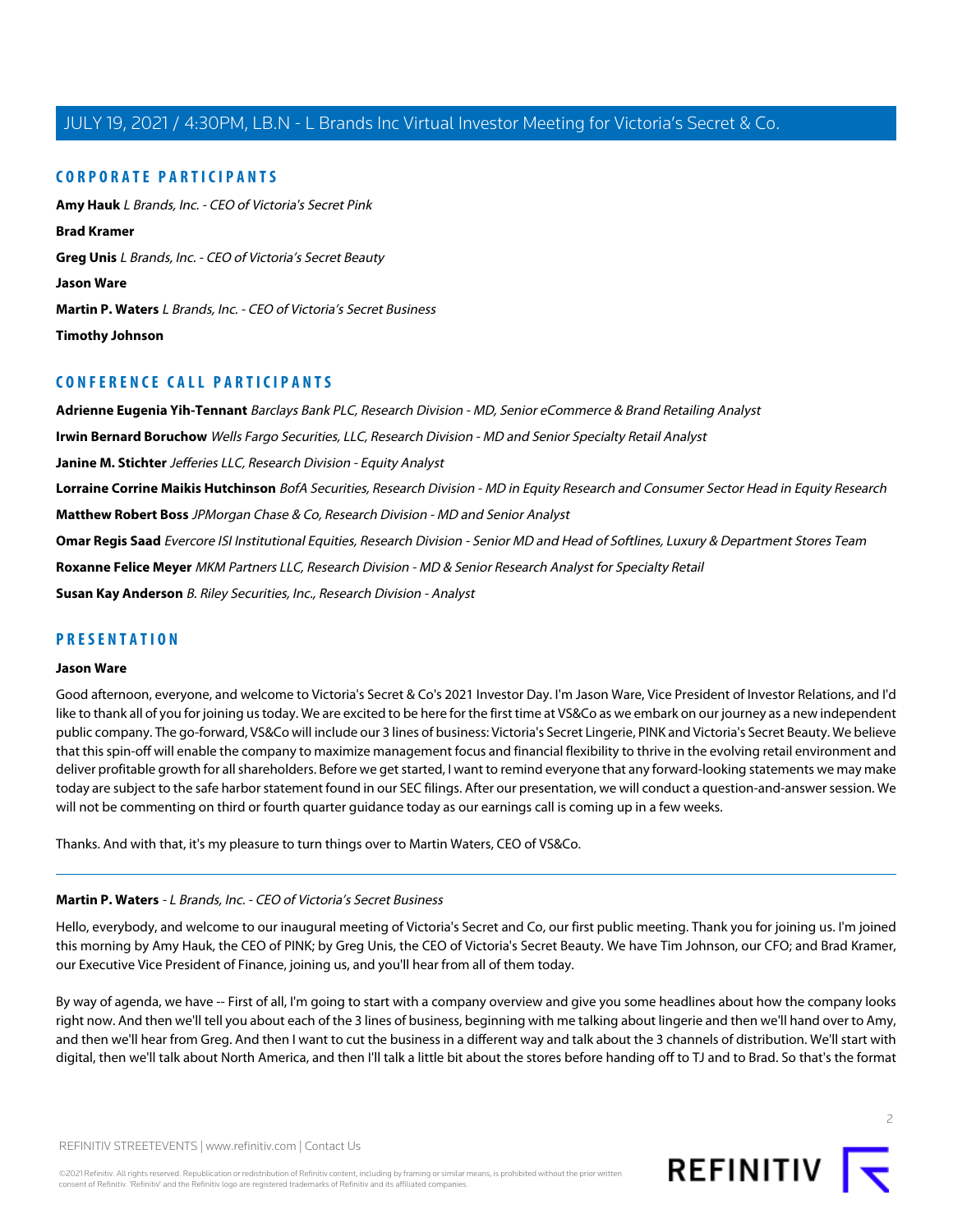for today. I hope that works for everybody. I thought a good place to start the presentation would be to focus on the transformation that we have at Victoria's Secret.

And it begins with the admission that we got it wrong that we lost relevance with the modern woman, and she told us very clearly to change our focus from how people look, to how people feel, from being about what he wants to being about what she wants and to support her in her narrative, in whatever way that she chooses. So to win her back, we'll celebrate and inspire her, and we'll support her desire to show up however it is that she chooses. So following up from that, we've redefined the vision and the purpose and the mission of the company. And our vision is pretty ambitious. It is to be the world's leading advocate for women. And that's about creating lifelong relationships with women reflecting their journey and their community and creating positive change for the world through the power of our platform and through our products and our services. And in doing so, our purpose is to uplift and to champion women.

So when thinking about where we are as a company, I'd like to talk about 3 phases in our journey. And I'll take you back in time to the year 2009 to 2015, which I refer to as the growth years when the company was growing extremely quickly, very profitably and everything was working really, really well. And then rather politely, I call the period 2016 to 2019, our execution missteps. And those 3 -- those missteps for me are in 4 buckets. The first bucket is around losing closeness to the customer. Some wrong product, some missteps in fashion. The second bucket is around acknowledging an underinvestment in digital and an overinvestment in stores, stores that were too large, that were too expensive to build. The third bucket in that missteps era is about a series of management changes that were frankly destabilizing for the company.

And then the fourth and final area of our missteps was around the inactivity related to brand repositioning that frankly made us show up in a way that was tone-deaf and culturally inappropriate. So our job now is to rebuild the foundation, go back to the fundamentals, and that's where we start right now. And I'll tell you how I intend to lead us through that process. Firstly, it's about activating Victoria's Secret around 4 key pillars of the brand: The first is the Brand Revolution, that's how we show up in terms of imagery and branding. The second, which you may have read about in the last 10 days or so, is about the VS Collective and the announcement of us convening a body of women who will help us to become more culturally relevant. The third is the continuation of where this brand has been historically, which is about creating an entertainment platform.

I think we have a better opportunity than anybody in specialty retail to create entertaining content for her. And the fourth is around aggregation, the notion of using other people's content in addition to our own in a way that's complementary to our brand, and I'll explain a little bit more about that later in the presentation. Let me say more about the first 2, the brand revolution. When we announced the Victoria's Secret Collective, a lot of people asked me, "Oh, great, so when can we expect you to start showing up in a different way?" The answer is, we have been doing for 8 months. We started the revolution in terms of our imagery back in January with the preamble to Valentine's Day, then with the swim launch, with all of our spring merchandising, and then perhaps the epitome of it all was in Mother's Day where for the first time in our history, to my knowledge, we celebrated Mother's Day with Grace Elizabeth showing on the cover of Vogue as a pregnant woman.

So the revolution in terms of our imagery is very much on way and in flight. And we know that it's working. How do we know it's working? Well, from the way that social media is responding to us and the way that the consumer is responding to our stores and our digital channels. To say a little bit about the VS Collective, the idea here is to work with a body of women from different walks of life and different experiences who bring different strengths to help us to reposition the brand to change the narrative, to use the power of their platforms, to inform the world about a new Victoria's Secret that shows up in a very different way than we have done historically. And whether that be through using women who are active in sports or in politics or in any aspect of life. Take for example, Stella McCartney helping us with positioning ourselves in breast cancer awareness. These women can show for us in far more advanced ways than we've used historically.

So let me turn now and shift gears and talk a little bit about the overarching perspectives for why it's a good idea to be invested in Victoria's Secret? Why we think this is a great company? And I have a 7-sentence elevator speech that I like to use to define why I think this is a great company. And it starts with the fact that we have 2 category-defining brands with global awareness and very high satisfaction ratings. We have a growing digital business, and we have a right-sized stores business that gives us great credibility with our customers and the opportunity to connect in an omnichannel environment. We have a world-class supply chain supporting us, and we have a management team that has a track record of delivering on a profit improvement plan that's very much on track led by a talented management team, who I'll introduce you to today.

©2021 Refinitiv. All rights reserved. Republication or redistribution of Refinitiv content, including by framing or similar means, is prohibited without the prior written consent of Refinitiv. 'Refinitiv' and the Refinitiv logo are registered trademarks of Refinitiv and its affiliated companies.

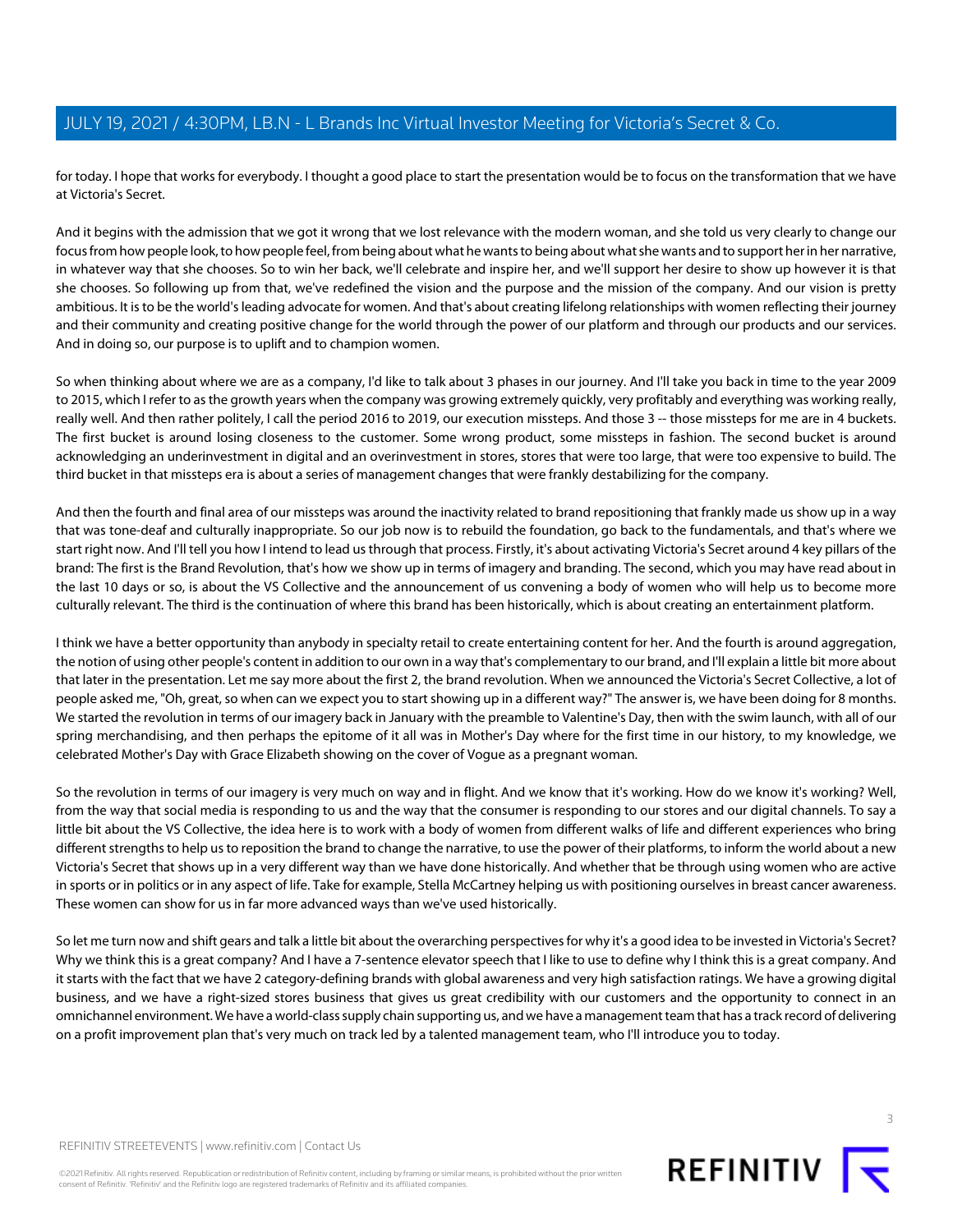So those are the 7 bullet points on my prospectus and I'll tell you a little bit about each of them in a minute. But before I do, let me dimension the company in numbers. And all of the numbers that are on the chart here are consistent with what we shared in the Form 10 document and they're also consistent with what we announced at the end of Q1 2021. So let me cover those, then I'll say a bit more about where we are in the timeline. So at that point in time, the end of Q1 2021, we were a \$6.1 billion company with \$919 million in EBITDA with about 43% of that coming from digital penetration in our North American business. And this is a business that's supported by 700 million website visits per year, by 77 million Instagram followers and an active base of customers of 27 million people in North America. And of course, our story is global, not just domestic, with a physical presence in 70-plus countries and shipping to over 200 countries around the world.

So that's the business by the numbers. I mentioned that, that's good to the end of Q1 2021. Well, you know that last week, we announced our June figures. And as part of those June figures, we gave a forecast for how we expect Q2 to end up. So the end of Q2 is 2 weeks away. And we announced last week that sales would be about \$500 million greater in Q2 of 2021 than they were in Q2 2021 -- of '20. And more importantly, we would be throwing off about \$285 million more operating income than we were a year ago. So I think -- I hope that you can use this slide to advance what our trailing 12-month numbers would look like and will look like when we announce them, in the middle of August. So very strong Q2 to date, and we forecast, we estimate about \$285 million worth of incremental operating income.

Okay. Let's turn now to some validation points on the 7 sentences in my perspectives. First, I said, that we're in good categories. And I say that because the lingerie business globally is about -- pre-COVID about \$120 billion, been growing at 3% per year and is forecast to grow even faster than that. The global loungewear and apparel market, more than double that size, also growing at 4% historically and forecast to grow at 2x that rate going into the future. So we are in good categories. And we have a very strong position in those categories, evidenced by this slide, which on the Y-axis shows our awareness and on the X-axis shows our Net Promoter Score. And you see that both Victoria's Secret and PINK have really, really strong positions in the far right-hand corner of those charts.

Let's take a look now at our customer base. I mentioned earlier, 27 million customers in our file. We have 6.2 million users of our app and 5.5 additional users of the PINK Nation app. And something we don't talk about very often within our credit card base, the Angel credit card, we have 6.3 million active users. So very strong statistics supporting this business. We also have a growing digital business that's very strong across all 3 lines of business. So you see on the top of the chart to the right-hand side, our digital sales growth over time from 2018, but also the penetration change to a very healthy position of between 40% and 50% depending on which business we're talking about. And Greg will come on to talk about even in Beauty, which historically is a difficult category, to penetrate in digital, we've seen exponential growth in the last year or so.

We also, as I mentioned, have a very strong base of physical stores that we're incredibly proud of. I'm going to tell you more about this later in the afternoon. But for now, let me hit the headlines, which are of the 867 stores that we have, 94% are cash flow positive. And on average, they are turning up \$900,000 worth of profit from each of those stores. And we have agility in this part of our business. In that, I'm happy to say that the average lease remaining is just 3.8 years. So to the extent that 867 needs to be a different number, we have agility, more about that later on.

And then our business is, of course, supported by a very agile supply chain. I think over the best years of L Brands, you've come to know that we have an impressive track record of being able to move merchandise around the world in direct response to consumer demand. And those long-term supplier relationships have endured the COVID crisis and are even stronger than they ever were, a very diverse base of supplier relationships that give us flexibility in terms of our ability to deliver. We also during COVID were able to adapt our supply chain to move out -- move merchandise out of the store channel and into the digital channel. And that told us a lot about agility and speed going forward.

And then there's our progress against the profit improvement plan where we're on track to deliver annual savings of \$300 million, and that's a combination of the savings from reorganizing our corporate office, but also from margin rate enhancement and improvements that we've made at store profitability as well. I also like to -- today we'll tell you a bit about international and two very significant improvements we've made to the overarching profitability of the business. And then finally, I mentioned the compelling management team. And this is my top team, which includes a very diverse management population that has between us over 120 years of L Brands experience. So some really good legacy talent, but also 3 new players coming to the table in Tim Johnson, our CFO; Laura Miller, leading HR and; Mel McAfee, as our Global Chief Legal Officer.

So a very good mix of experience and new talent coming to the organization, supported and guided by a brand new Board that includes 2 members of the L Brands Board in Donna James and Anne Sheehan, who rolled over from L Brands onto the VS&Co Board. And then 4 new women joining



 $\Delta$ 

REFINITIV STREETEVENTS | [www.refinitiv.com](https://www.refinitiv.com/) | [Contact Us](https://www.refinitiv.com/en/contact-us)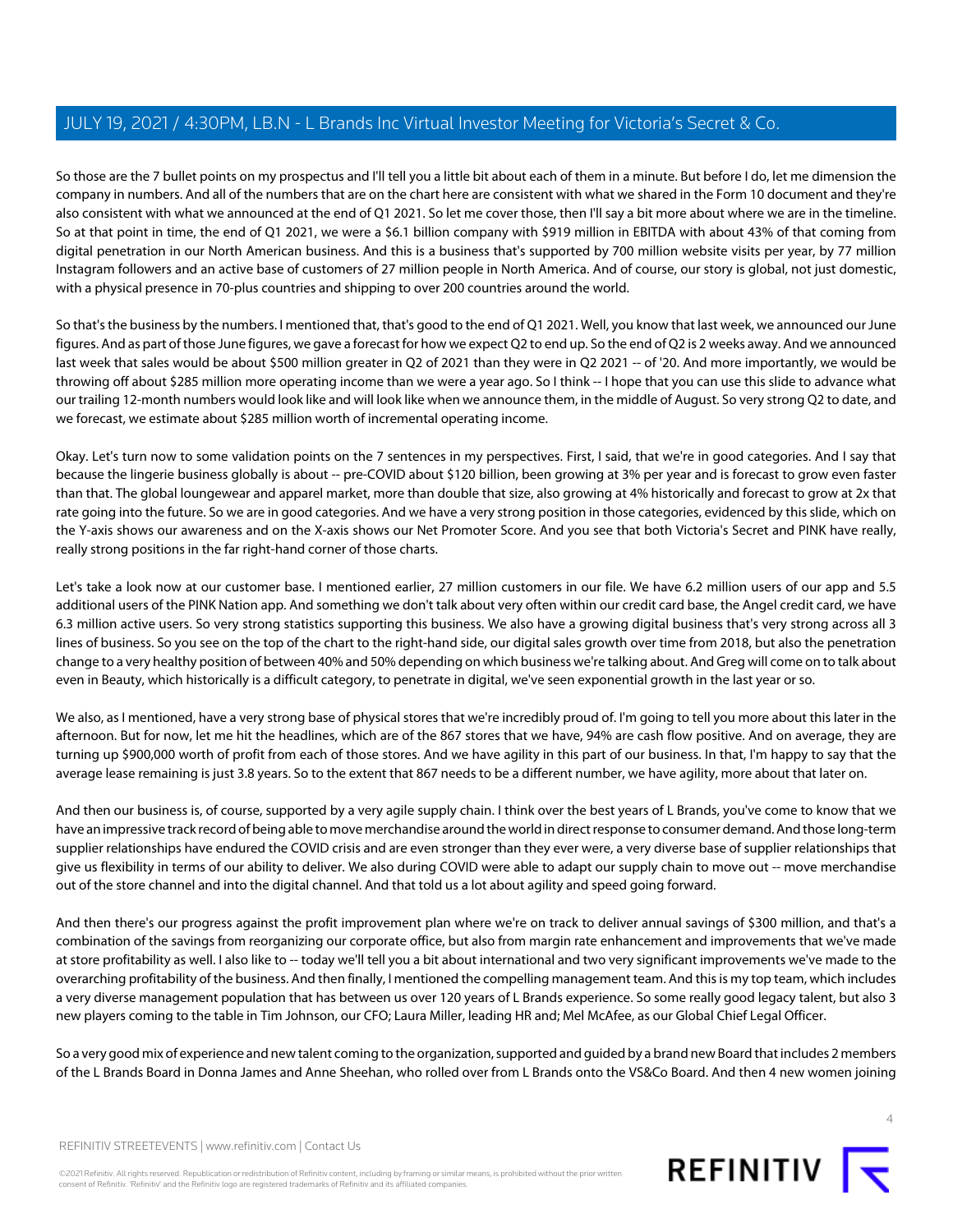our Board, who bring us a great approach to governance, but also a terrific exposure to using their business experience in ways that are relevant to our categories. So that's the overarching tier for the company, as we know it. I'd now like to give you a deeper dive look at how the 3 lines of business perform. And I think we're going to share with you a deeper level of reveal than you've seen from us historically. I believe in transparency. I think it's important that you, and following our company, know as much as is possible about the way that we're running the business. So I'll tell you about lingerie and then I'll hand over to Amy to talk about PINK.

So I have about 10 slides or so that dimensioned how the lingerie business is looking. And of course, it's the #1 intimate brand in North America and the best-known intimate brand in the world. At the time of the end of Q1 2021, you'll hear that a lot, at the end of Q1 2021, we were \$2.7 billion in size, and that's about half of the VS&Co business. And about half of our lingerie business is coming from digital. And that's spread across the 6 core categories of bras, panties, lounge, sleep, swimwear and sport. And the way in which we're approaching the rebuild of the lingerie business is around 4 key pillars: The first is elevating our assortment architecture; it's then about enhancing our customer experience; it's also about brand repositioning, which I talked about earlier; and then finally, simplifying the operating model. And I have a slide on each of these to share with you to give you a bit more information about how we intend to do that.

So let's think about an elevated assortment architecture. In my mind, that's about reintroducing and reinforcing and being disciplined about the idea of good, better, best principles and being clear about what role every aspect of merchandise will do for us. It's also about a shift towards storytelling, more storytelling rather than product-specific depth. It's also about a reduction in SKU count in order to drive more depth around the best-selling SKUs. And that shows up in some of our smaller stores where we've just not been able to offer the breadth of fashion that, that customer has been looking forward -- looking for from us. And then finally, it's about extending merchandise categories, not contracting merchandise categories, extending merchandise categories, particularly in a digital environment.

So second is about enhancing the customer experience. And I think about this in 2 ways: firstly, our stores, and that's about having the best profit experience in the world. But secondly, about digital, whereas I'll come on to talk about later on in my presentation, how we're enhancing our capability in the digital channel with a digital channel -- digital-first mentality. But importantly, it's about bringing those 2 channels together in an omnichannel experience, which I think we are better positioned than anybody else in our market, anybody else in our competitor set to execute against. The third of the 4 areas where we're gaining ground is about repositioning the brand. I talked a bit about this earlier, inclusive communication and branding to strengthen customer loyalty, really building on the emotional connection that we have with customers in a relevant and modern way. And the 2 words that I would keep coming back to when we talk about the brand positioning is cultural relevance.

And then finally, least important from the customer's point of view, but very important from a management's point of view, is rebuilding the operating model for speed and simplicity. That means getting back to our best in terms of fast cyclical launches. It means investing in merchandise at about 50% of the season at the start of the season, and then using our agility in the supply chain to chase like crazy. It's about reducing the number of weeks forward cover. It's about reducing our assortment in order to drive faster turns and focusing on superior talent and execution at store level. So you should expect to hear us talk increasingly about how we will simplify the business model going forward.

And then as my last slide before I show you a video on our lingerie business, I want to talk about where we think growth might come from. And honestly, I could talk for an hour just about this slide. There are so many growth opportunities and initiatives within the lingerie part of our business. The most important of which is growth from the core. Our biggest and most important category is bras. When this business was at its best, we had at least 2 bra launches per year. We haven't been doing that during those years of execution missteps. We will get back to launching new bra frames on a very regular basis. And that's the single biggest opportunity for us to regain share and to grow. In addition to that, there's this idea of aggregation that I talked about earlier. And I think about it in 3 ways: one, working with brands that get us to access customer groups where we're currently underway; secondly, working with brands to get to product opportunities or categories where we're currently underway; and thirdly, using aggregation to get brands that just help us with a halo that help the overarching positioning of Victoria.

In addition to that, we reentered the swim business. It will be at least \$100 million in year 1 and has plenty of growth opportunity. There's size expansion, both in-store but particularly online. There's maternity, a business that we've not previously been in because in defining the business as being solely about sexy, maternity wasn't appropriate. When we define the business being about advocacy for women, of course, maternity is an important part of the business. And then there's shapewear, where we have a very exciting collaboration activity on way and a smaller opportunity.

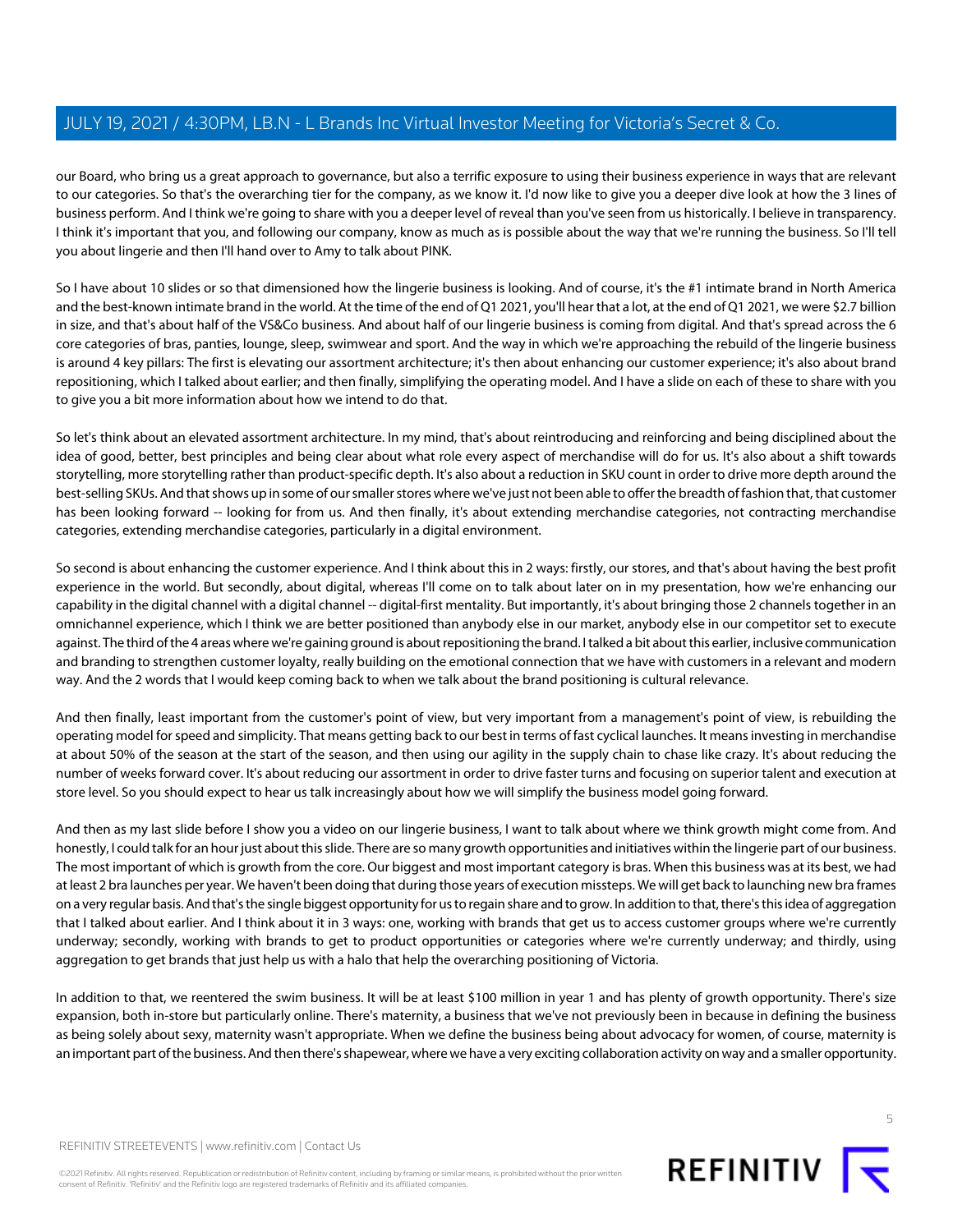But an important opportunity from a positioning point of view is bridal and that's about supporting women in every aspect of their journey through life.

So that's all for me on lingerie. I do just want to play a short video for you that sums up how we think about this repositioning and how you should expect us to go to market. And then I'll ask Amy to come up and talk to us about PINK. Thank you.

#### <span id="page-5-0"></span>(presentation)

# **Amy Hauk** - L Brands, Inc. - CEO of Victoria's Secret Pink

Thanks, Martin. I'm really thrilled to be here today to provide more color on the PINK brand, our core customer and the opportunities go forward. But first, a little bit -- just a little bit about me, Amy Hauk. This September will be 13 years with L Brands, the first 10 with Bath & Body Works, and the last 3 with PINK. So before we get started, though, I wanted to do a little context setting by showing you a video of some of our spring campaigns, partnerships, and positioning, focusing on our Gen Z customer. Hopefully, this makes the evolution of PINK crystal clear.

(presentation)

#### **Amy Hauk** - L Brands, Inc. - CEO of Victoria's Secret Pink

Okay. So every time I see that video, I just smile. And everything we do at PINK focuses on empowering and supporting young adults led by our values of people, purpose and planet. More on this later as these 3 guideposts are so critically important in telling the brand story of PINK. With the #1 Intimates Mindshare and 95% brand awareness with 18- to 22-year-old customer, we are a brand that resonates and leads in our categories of expertise. While that feels really good, we know that this is a continuous journey and to maintain relevance with the Gen-Z customer, we must see them as our best friend. Other data points are that we represent over 1/3 of total North American sales in Q1 with a rolling 12 represents -digital represents approximately 40% of our sales. I think it's a really important though to note here that digital as a percent of total is moderating due to the reopening of stores and increased traffic.

So let's talk about PINK key pillars. There are 4 that guide our PINK strategy. And they are: one, standing for our brand values of people, purpose and planet; two, leveraging stores in digital; three, constantly mining for next around innovation and whitespace; and adhering to our retail disciplines, part of the secret sauce at L Brands. So people, purpose and planning. When we speak about the 3 Ps at PINK, we are about -- we are focused on promoting diversity, equity and inclusion with both our external and internal customers. At PINK, they are really one and the same. When we talk with them and listen to them, they tell us that brands that are engaged are brands that care about investing in tomorrow's leaders, the health and wellness of our planet and having a purpose beyond the products we sell. Really important to note is that Gen-Z is the most diverse generation, 46% of them identifying as race other than white, and 60% of them believe that gender is a spectrum, which you see reflected in our marketing and social media platforms.

Their core values are femininity as empowerment, vulnerability as a strength, elevated self-care, pragmatic priorities and really accessible activism. So PINK also supports mental health awareness through its JED Foundation partnership and empowers others through the PINK with purpose project contest, which has awarded over \$800,000 to 45 winners in support of initiatives that encompass community, sustainability and support mental health. As far as the planet goes, we are setting the goal of 80% of our product being sustainably sourced by 2023. And so I mentioned product, but this also concerns thinking about our store refixturing, thinking about recycled mannequins, our shoppers, tissue paper upon request, polybags being recycled and recyclable as well as in-store signage and more. We are proud of the steps that we have taken to support our broader community. And that this is the beginning.

This is a journey, and we know that we still have much to do and accomplish. As we move forward, we will continue to help our customers experience healthy lives, foster positive mental health and create customers, create products -- sorry about that, that our customers can feel good about. I do feel good about our customers as well though. So our second pillar. This is really about leveraging stores and digital. PINK has a revitalized platform for growth, and as mentioned earlier, is maniacally focused on that Gen-Z customer. So some interesting facts to note that are on the slide are

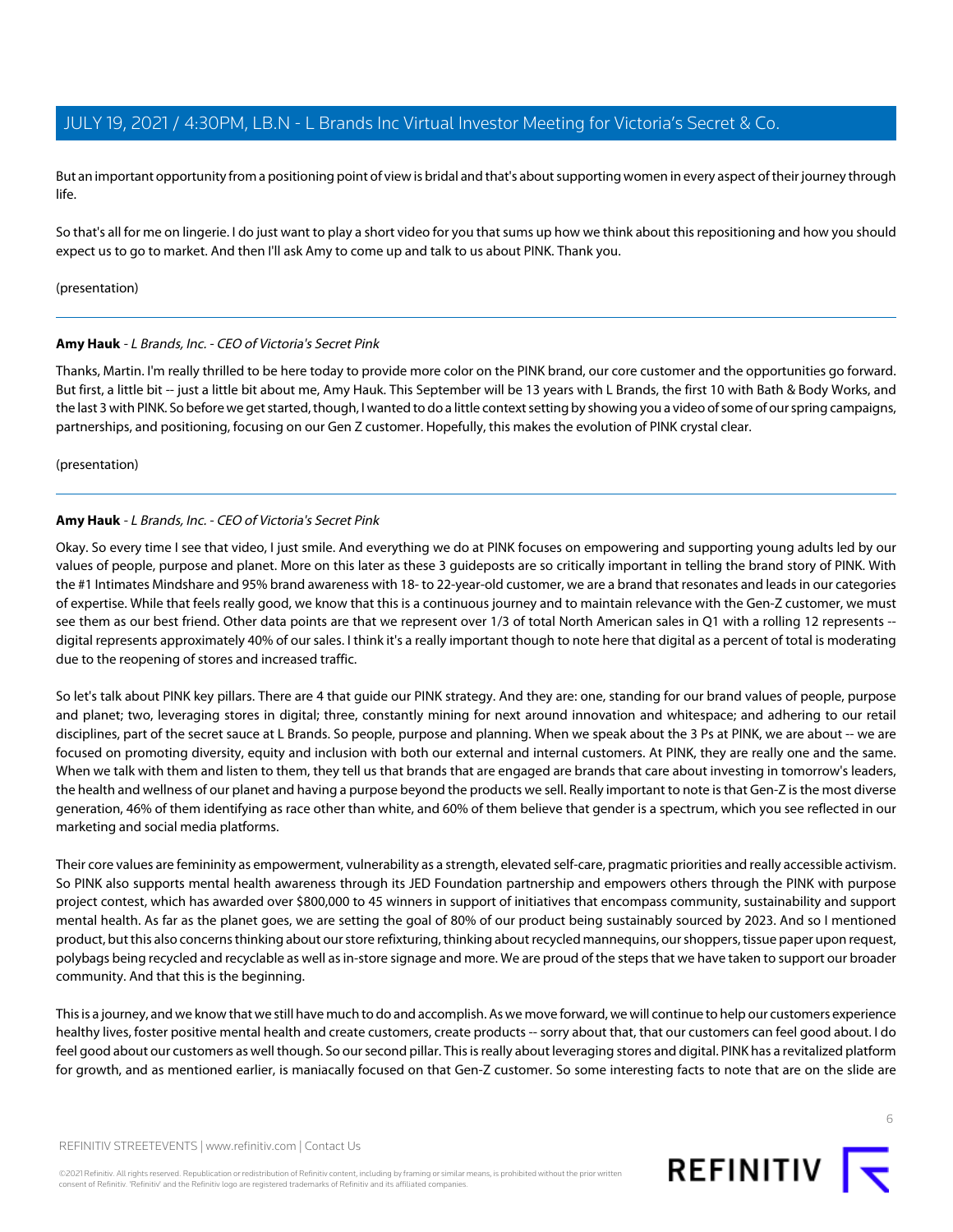Instagram is about 8x industry average. And so far, that's engagement. And so far in 2021, we have had 9 billion total campaign views on TikTok. Fascinating. Most exciting is the planned relaunch of our PINK Nation app as we continue to evolve programs and its benefits, a huge driver of sales and engagement that really needs a reboot.

And before I go to the next slide, I just want to add, we have industry high productivity in our stores, and we are planning to continue to grow that going forward. So when I talk about our third pillar, that's really about delivering on innovation. In order to remain relevant, we must continue to innovate and explore new spaces. This is critical component of maintaining the life cycle of a brand and relevance with the customer. Some of that looks like a continual reimagining of our intimates categories, whether that has to do with sustainability, alpha sizing, better technology, as for example, in our Period Panty launch this past spring. Also using speed to pivot and chase into what's working and adapt to a constantly changing environment. That is also really innovating in a brave new world. That's for sure.

So fourth and final pillar, adhering to our retail disciplines, which means continued focus, rigor and discipline on everything we do at PINK and most significantly accountability for delivering results. This is the PINK mantra that we live and breathe as a team every day. So what does that really mean for us? We have simplified and streamlined processes, edited the assortment in PINK by over 30% in order to stand for key business drivers and increase productivity as well as to drive share, an important part of our strategy. And we've integrated a robust test-and-learn agenda we must constantly be mining for next. PINK believes that these principles allow us to stay relevant and consistently deliver the solid results I mentioned earlier.

So this is my last slide before I close with a video, and I love this one because it really focuses on our growth initiatives for 2021 and beyond. I know I spoke about the innovation pipeline earlier, but there are some category highlights that I am really excited about and would like to share. So Logo, when she buys and wears your logo, that is a really good thing. And I'm happy to state that it is our #1 franchise. Size expansion, diversity, equity and inclusion. XXL on digital this fall. We introduced XL in 2020. 38 brands have been on digital. They launched Wear Everywhere franchise this fall. And then the Period Panty, really a category disruptor and innovative, and we couldn't be more thrilled. We launched it initially in spring. We've been chasing the extra inventory, and this fall, we're making a bigger splash than ever.

And then lounge, I wanted to mention this because gender is a spectrum at PINK. And as you saw in the video, and as you'll see in the upcoming video, we now fit much of our product in men as well and we are seeing more and more of them come in and engage with the PINK brand, which we think is incredibly exciting and empowering. And then last but certainly not least is the reintroduction of swim and PINK's innovation around gym to swim in 2019. We know that this customer is incredibly valuable and halos quite largely.

So with that being said, I would love to close with one of our back-to-campus videos. You guys are the first to see this, and this is PINK.

(presentation)

# **Amy Hauk** - L Brands, Inc. - CEO of Victoria's Secret Pink

<span id="page-6-0"></span>Back to normal. I can't wait either. So I will now turn it over to Greg, but I want to thank you all so very much for your time and interest in PINK.

Greg, take it away.

#### **Greg Unis** - L Brands, Inc. - CEO of Victoria's Secret Beauty

Thanks, Amy. Let's move into our third line of business: Beauty. Victoria's Secret Beauty is an established and proven market leader with exciting growth potential. I've been leading the VS Beauty business for the last 5 years, so I know it well. I love starting on this page because it says it all. As you can see, we're a clear leader in the fragrance market with strong brand loyalty. We're officially America's #1 fragrance brand, and Bombshell is America's #1 fragrance, selling more units than any other fragrance in America. We have this unique business model as the leading direct-to-consumer fine fragrance brand, which sets us apart from our competitors who primarily operate within a wholesale framework.

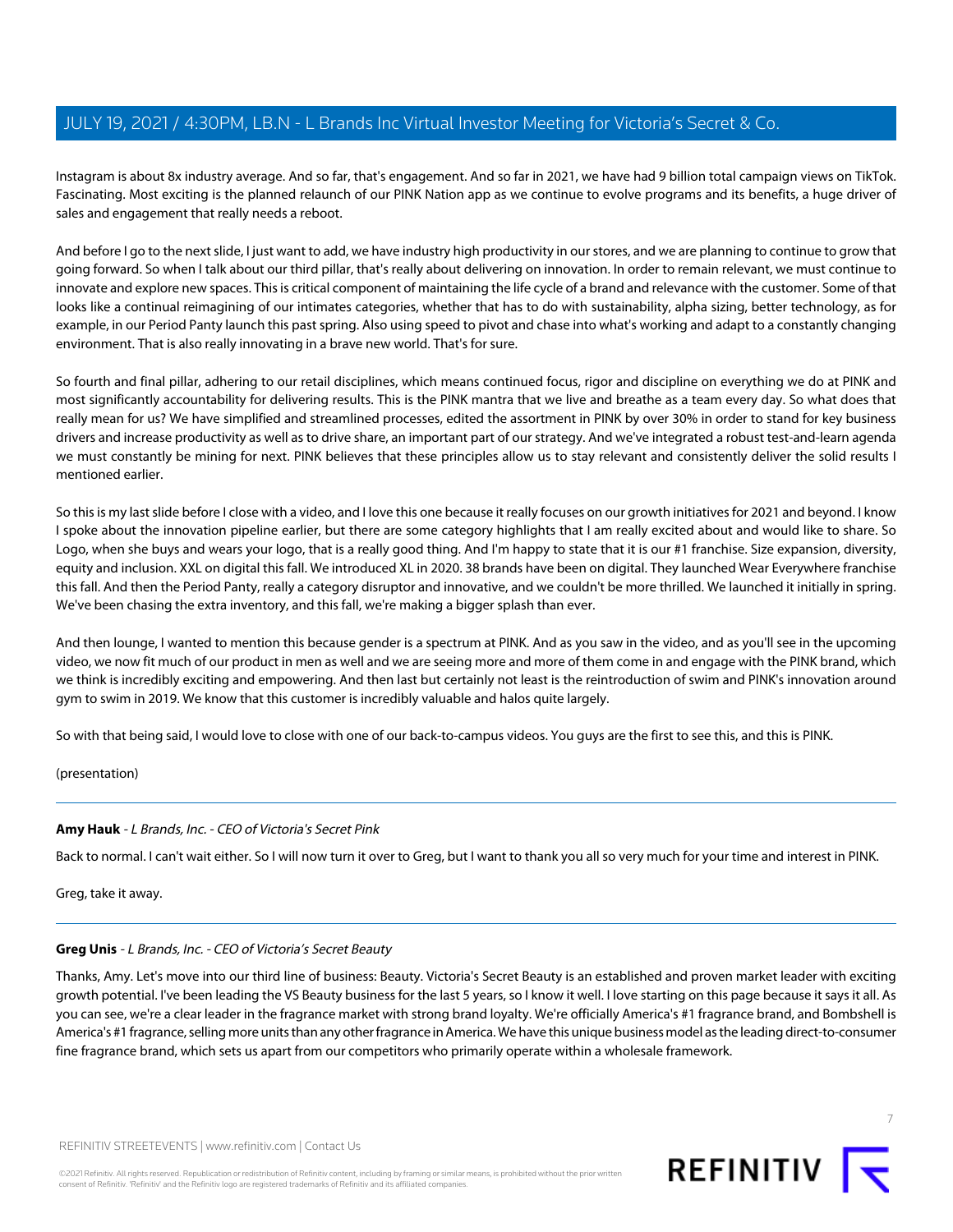VS Beauty comprises about 15% of total North America VS&Co sales and reported nearly \$1 billion in sales over the last 12 months. We're truly an omnibusiness with a solid store base and a robust digital business. And we have a highly engaged customer who are among the most loyal in the shop. I'll talk about this more later, but to top it off, we've developed a unique supply chain that we control from start to finish, which gives us incredible speed and agility to drive our business.

Let's turn to our 4 key pillars of VS Beauty. This slide gives you a good overview of our playbook. We lead the market with clear competitive advantages which are amplified by our integration into the broader VS and PINK brands and the great thing is, we have room to grow even further. As I've mentioned, we're a leader in the fragrance market by a long stretch. To quantify that, as the #1 fine fragrance brand, we sell about 25% more units annually than the #2 brand. In fact, based on revenue, we have 6 of the top 30 fragrances in the U.S. across our sub-brands like Bombshell and Tease. And while VS accounts for nearly 10% of the \$4.5 billion U.S. fine fragrance market, there's plenty of opportunity for us to capture more of the market and continue to grow. So what sets us apart? First, we're driving our business from a place of strength and scale. We have the unique positioning as the leading D2C fragrance brand in America, which enables us to wholly own and deliver emotional brand content from concept to customer without relying on a wholesale partner.

Second, we have a balanced assortment with clear, good, better and best segments and proven best sellers. Our good is our opening price point Mist business, which has both a loyal following and attracts the most new customers. Our better is our mid-priced emerging Body Care line, which is proving to be an incremental growth business. And our best is our Fine Fragrance business, which is the jewel in our crown. Lastly, we're able to do all of this with incredible speed and agility as we have the advantage of owning our supply chain with strategic partners who are physically in close proximity to each other in what we refer to as the Beauty Park in the central Ohio area. The third dimension is our integration into both the broader Victoria's Secret and PINK brands. We know that when she mixes across category and adds beauty into her basket, she spends more money with us, visits more frequently and is more loyal than lingerie and PINK-only shoppers and that phenomenon happens in both our stores and on our digital site.

The great thing is that we still have room to grow. The 3 ways we think about future growth are: first, through extensions to our core fragrance business within the VS brand, expanding the portfolio and going after complementary adjacencies; next is expanding into new categories like home fragrance that build on our market leadership position; and the biggest growth prospect is accelerating growth within the PINK brand. Let's talk about the PINK Beauty opportunity a bit more. For context, in 2018, we reset PINK Beauty, which was a very small part of the total Beauty business. While Victoria's Secret is positioned at -- as best at fragrance, PINK Beauty has complementary positioning as best at body care. In very short time, we've created best sellers with things like coco lotion, honey scrub and other efficacious body care items that drive a concentrated part of the business.

PINK Beauty has an incredible opportunity to grow into the Body Care leader for Gen-Z, and we're just at the beginning of unlocking even more significant growth. So in the immediate future, we're feeling good. We have nice chunks of future incremental growth that we're striving for, building on our place of strength in fragrance. As I mentioned, we're in the process of building out a home fragrance business. We see accelerated growth in our VS Body Care business. And lastly, we see PINK Beauty as a significant growth driver.

Now let's take a closer look at a couple of recent launch videos for our Bombshell and Tease campaigns.

(presentation)

# **Greg Unis** - L Brands, Inc. - CEO of Victoria's Secret Beauty

I'll hand it back over to Martin to discuss our channels in more detail. Thank you so much for your time today.

# **Martin P. Waters** - L Brands, Inc. - CEO of Victoria's Secret Business

Great. Thanks, Greg. That was terrific. Thank you, Amy also. So I said it earlier in the presentation that we want to give you as much of a reveal about VS&Co as we possibly can. So I want to do a deep-dive into each of the 3 channels of distribution that support the business. And we're deliberately

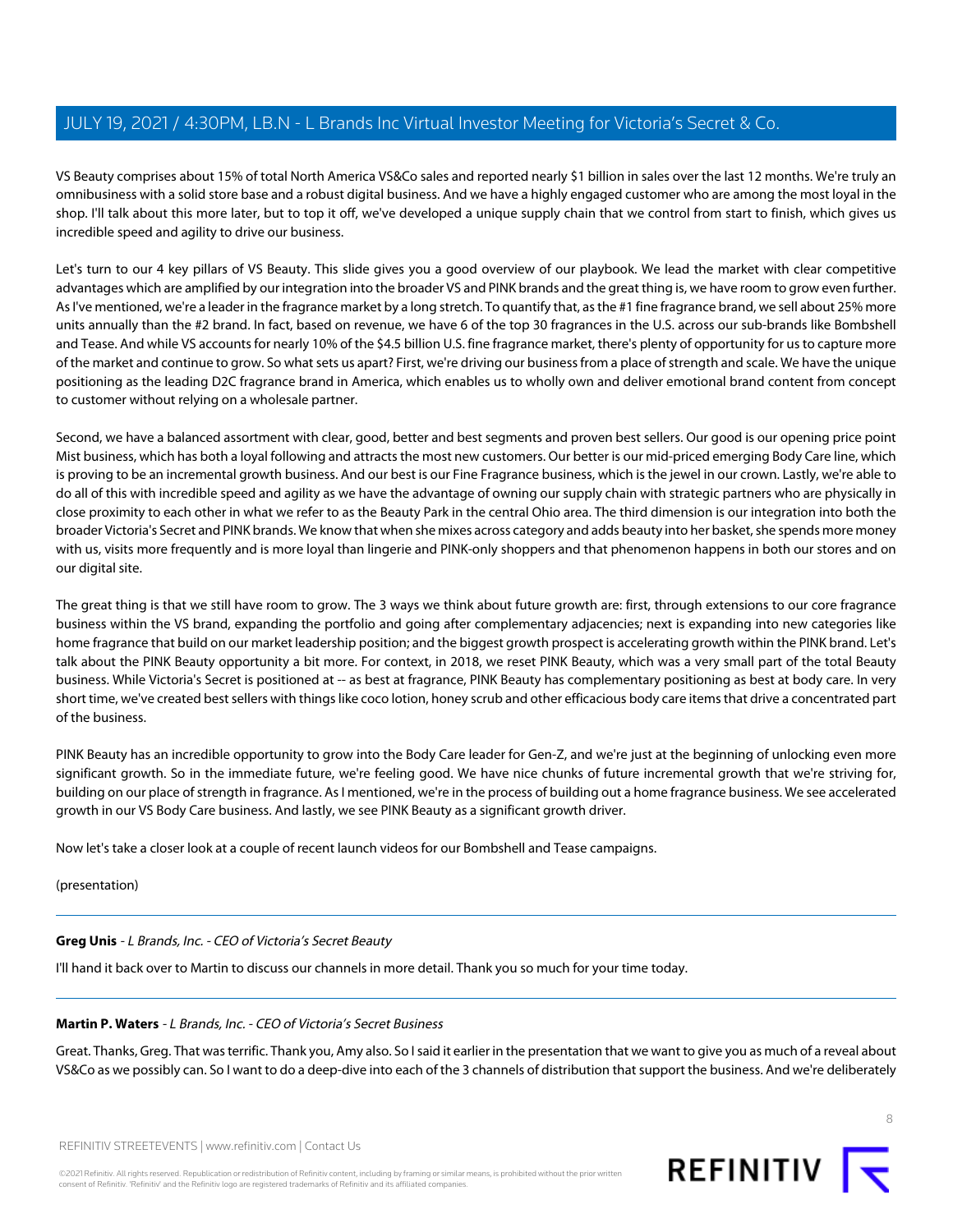starting with digital as we're moving to a digital-first mentality. There are 3 distinct areas of the business, as you know. Digital represents now nearly 40% of North American business. Our North American stores represent 53% of the business. And international, 7% of the business. Significant decline due to COVID, but also remember this is recognized revenue rather than retail sales, and I'll explain more about that in a moment. But 3 powerful channels, all well-positioned for growth.

So let's start with digital. Just a few fun facts about our digital business. At peak, later this year, this business will be delivering 2,000 orders per minute. We will throw up 150 million units a year. We'll process 33 million different parcels. This is a business at absolute scale. And it's a business that has been underinvested in over time and is now positioned to gain the benefits of those years of investment. So let's look at the growth that we've seen over the last few years. So building from a position of \$1.7 billion to \$2.4 billion. And as I said earlier, the penetration moving from the low 20s to the low 40s, the most critical part to know though is about the \$400 million worth of investment that are now behind us. And that investment has been in both the front end, meaning the user experience and replatforming the entire business, but it's also been in creating state-of-the-art distribution centers supported by robotics that enable us to fulfill faster and more efficiently than we have done previously.

But I think the real opportunity for this business is having an omnichannel focus. We know that digitally native competitors would kill for the opportunity to have 800 points of distribution around North America as we have. And we also now are only just beginning to unlock the benefits of AI-driven commerce and that opens up an enormous area of opportunity for us. So just to dimension the extent to which this marketing engine is supported by customer engagement, so 77 million Instagram followers, 45 million people on Facebook. And our apps are very well populated, as I mentioned earlier. Importantly, almost half of our traffic comes to us organically and that's an enormous benefit for this business. And our file about 21 million is growing again after periods of some decline. So we're feeling very good about how we're positioned from a numbers point of view.

And the engine for all of this business is really about commerce -- is about mobile commerce. 80% of our business coming from mobile, and it's mobile that connects her to the in-store experience. And it's that digital platform that creates our enduring relationship. It's also that platform that provides for the entertainment pillar in our strategy that I mentioned earlier. So all roads lead back to development of the digital environment. So let's talk about how we're planning to elevate the digital experience. And again, I said that 80% of our engagement comes from mobile, 60% of all of our sales actually come from mobile. And we know that consumers who are using us on an omnichannel basis visit us more than 2x the average consumer. So where does the growth come from? Well, from personalization. We're only just able to offer personalization. In our [AB] tests, we're seeing significant increased volume coming from our ability to personalize the messages to her and the way in which our digital experience shows up for that consumer.

We're also now invested in the area of omnichannel with 200 stores having shipped from store and 200 stores by the end of August, having buy online pick-up in store. We're, from a long time, being able to process returns in-store. And our returns rate, you should know, is significantly lower than the fashion industry between 15% to 20%. But about 60% of those returns are actually processed at store level, which gives us the opportunity to obviously drive traffic but also drive repeat merchandise. And finally, it's about increasing mobile and app penetration where, again, we've been relatively constrained by the fact that we've been investing in the replatforming of our business, and we haven't had the opportunity while that replatforming was going on to invest in user experience.

Let's move now to North American stores, where our goal is to create a unique, engaging in-store experience, a truly differentiated in-store experience with a signature profit that defines us in a modern and feminine and appealing way. And we have work to do in terms of the way that our stores show up. No question, I'll talk more about that in a second. But just to go back to where I came in at the beginning of the presentation, 867 stores throwing up nearly \$1 million each with a lot of flexibility in terms of our lease liability. So let's talk about the vulnerability of stores and how many stores we closed. So during 2020, during COVID, we closed permanently 241 stores. We feel very good about that decision. In that, there was significant transfer of sales from those stores that closed to stores that remained open and our digital business. But also, if you look at the distribution of the stores that we have, we're nicely broad-based across A, B, C and D malls.

And within the Other category, we include off-mall. And I would tell you that we think there is significant opportunity for us to improve and increase our penetration in off-mall locations. So while it is true to say that there are probably about 150 vulnerable malls in North America, we also believe that while there is possibility to close some of those stores that we have opening opportunity in off-mall locations. Let's take a deeper look at the numbers by looking at how the numbers have changed over time. So I think our peak was 2016 at 1,143, let's call it, 1,150 stores, now down to 867

©2021 Refinitiv. All rights reserved. Republication or redistribution of Refinitiv content, including by framing or similar means, is prohibited without the prior written consent of Refinitiv. 'Refinitiv' and the Refinitiv logo are registered trademarks of Refinitiv and its affiliated companies.

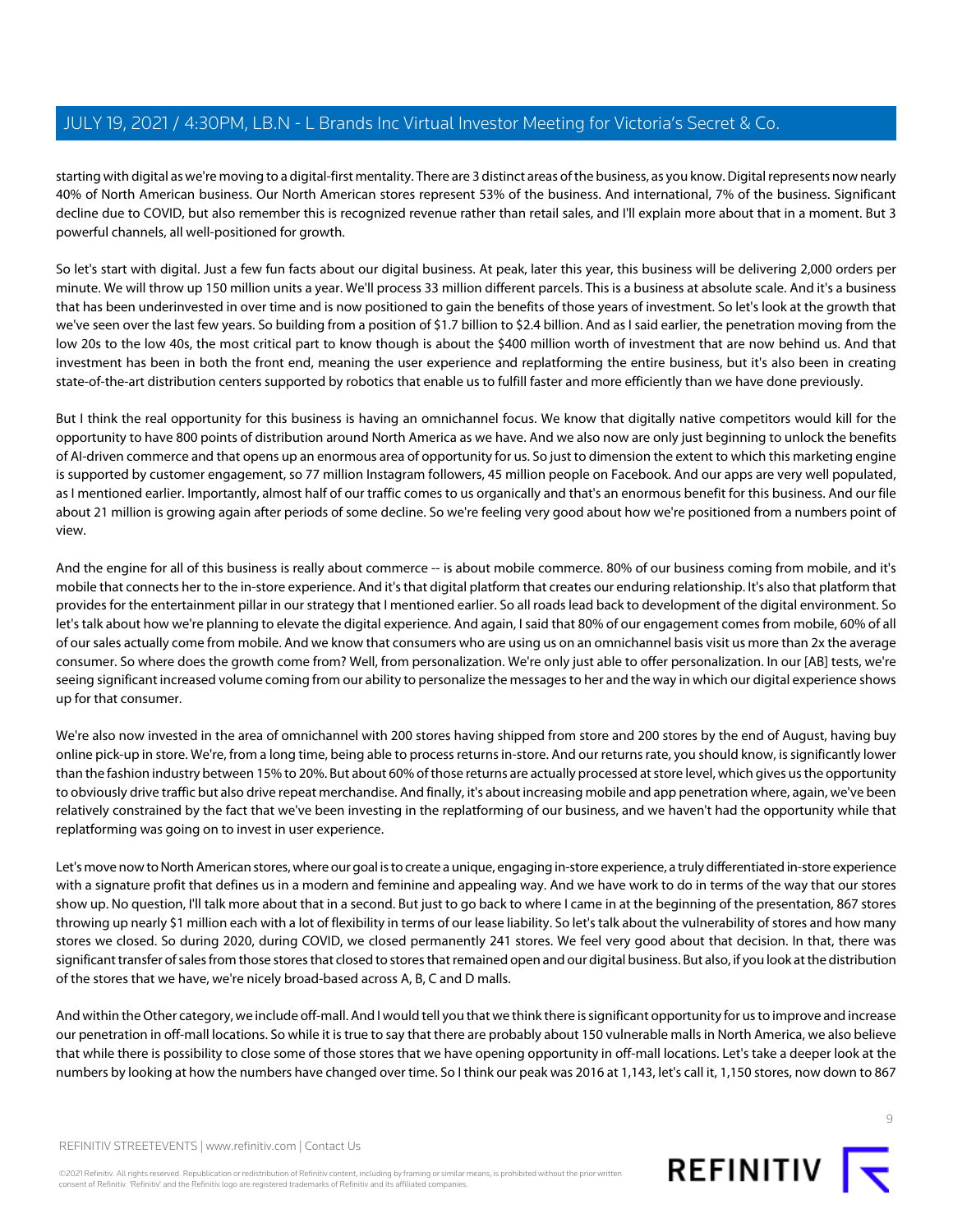stores, with renegotiated leases for every one of those properties. So during COVID, we took the opportunity to renegotiate every store in that portfolio. I've deliberately left the beyond 2021 column blank, not because I don't want to tell you how I'm thinking about it, but just because I don't know.

So to repeat, there is downward pressure from about 150 vulnerable malls where we currently make money, and we don't want those malls to close. But if the mall is closed, obviously, we close, and we expect that those malls will continue to be vulnerable for about 3 years. So some elements of degradation in the current 867 stores, offset by opportunity around store of the future, more about that in a second, and this idea of off-mall locations where we currently are underpenetrated against the Bath & Body Works company, for example, which has significantly higher penetration in that kind of location. So we will be testing up malls in the coming 18 months. So I'd say a little bit more about refreshing the existing store locations. I said that we have got work to do in stores. And that's because the stores a year ago showed up in the same way as the way we were marketing the brand, in a way that frankly, was tone-deaf and starting to become, if not already, culturally irrelevant.

So we want to change that in the store footprint. And we saw that as an immediate priority for the year that we're currently in. So the photos don't really do it justice, but at the top of the screen, you should see 3 slides that show you what the stores look like maybe 6, 7 months ago, and I would characterize them as being dark and driven by imagery of fashion show that could be any year in the last 10 or 15 years. I would describe them as heavy and overladen and that the merchandise doesn't come through as the hero. So earlier this year, we updated almost every store in the fleet. Most has been done, a few still need to be done, but almost all or every store in the fleet has been upgraded in some way, shape or form. And the after-photos try to show how we've done that. And it's about removal of the layering, it's about removal of images that no longer reflect the positioning of the brand.

It's about removal of the excessive dots around the PINK brand. It's about making the product the hero and giving a blank platform for the merchandise to show up against. So that work is behind us. We've already done it. But it isn't the end of the road. I think what we should really do is, we should have a north star to aim for and that's what we're calling the store of the future. And that's where I think our physical retail strategy will be defined. So what a store of the future look like? Well, it's about an omnichannel experience where it's obvious that we have a significant digital presence and we have a store's presence, where it's easy to buy online and pick-up in store, where it's easy in-store to go to our digital presence, which offers infinitely more merchandise across a broader range of categories and a larger range of sizes.

It's about a flexible environment where we can move merchandise around based on what's selling best and selling least, not defined in the way that it is now in such a way that it's hard to move between categories. It's about having a lower level of investment in physical CapEx. It's about having rightsized inventories. It's about having deeper depth in most popular sizes. So we will be experimenting with 3 stores in the fall of this year, where we will take existing stores where we obviously know what the performance of those stores look like. We'll rebuild it from the ground up and we'll watch and we'll monitor and we'll build them in a way that we believe is sustainable and gives us growth opportunities for the future. And one of those 3 stores will be in an off-mall location.

And in addition to that, in 2022, we will test about 10 new stores, the majority of which will be in off-mall locations, including value centers where we don't need to show as a clearance store, but we can take advantage of the traffic that's in those clearance and off-mall locations. So a lot of work to do around that. But rather than me just talk about it, why don't I play you a video that we use for internal purposes to explain to our associate population, how we're thinking about store of the future. And then, after that, I'd like T.J. and Brad to come up and give a deeper dive to the numbers. Let's roll the tape, please.

(presentation)

# **Martin P. Waters** - L Brands, Inc. - CEO of Victoria's Secret Business

Great. I hope you enjoyed that video. So TJ, not so fast. I apologize I forgot to talk about international. How on earth could I have not talked to you about my favorite subject. So I have 5 slides that talk about where we are with the international business, which I'll do quickly, so you can hear more about the numbers. But suffice to say, we feel like we're very well-positioned for long-term growth. So this is a slide that I've shown our investor community previously. And it dimensions how many stores we have around the world across the 2 formats of Victoria's Secret. So there's

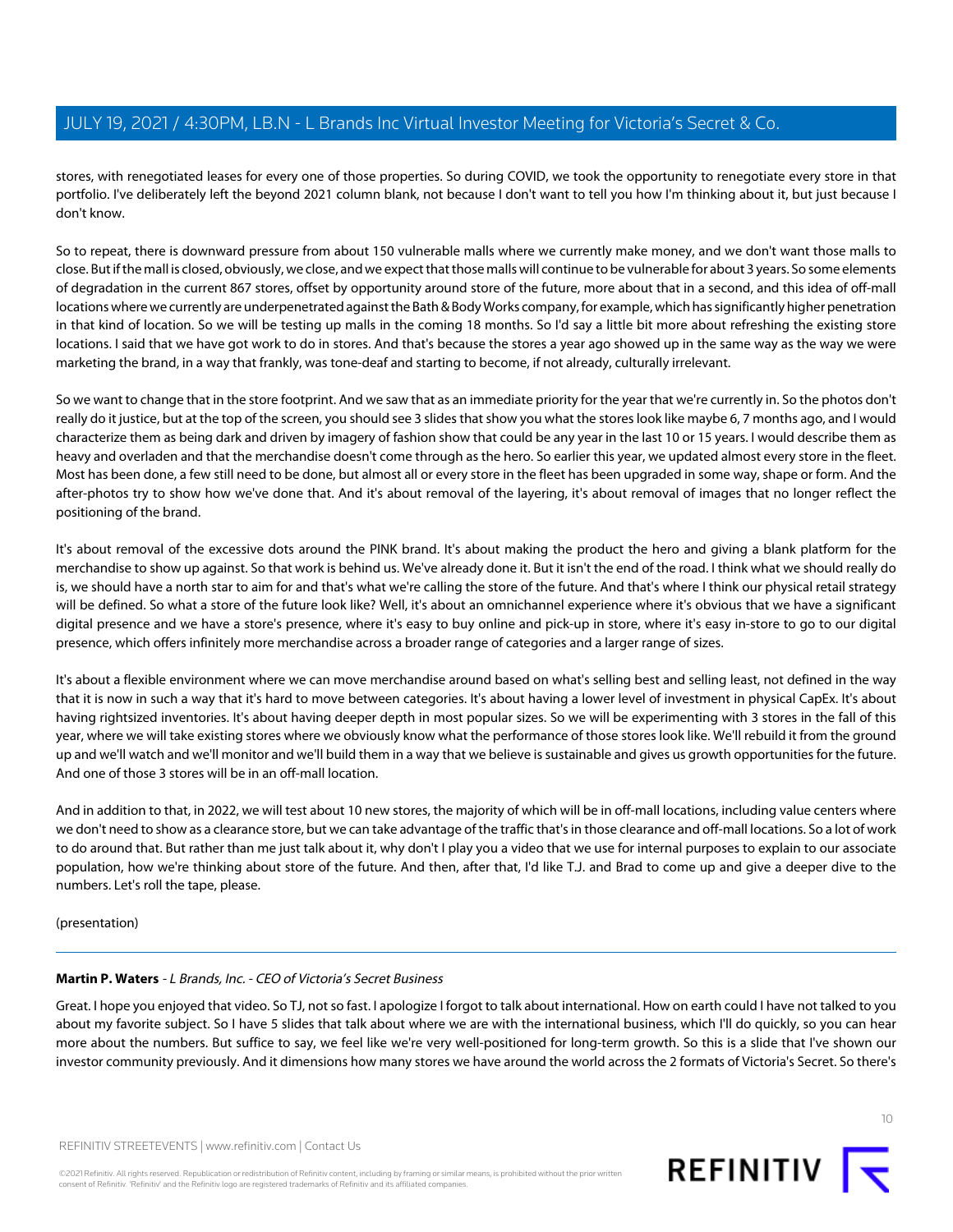the small-store format, also known as Victoria's Secret Beauty and Accessories, which is now 375 stores in total. And then there's the full assortment stores, which were typically about 10,000 square feet in size, and we have 145 stores in -- of that format.

And then for the first time I'm showing the digital business, which ships to over 200 countries and territories around the world from North America and also is present in some of our partner businesses. Now what I would say before I move on from this slide is, you should expect going forward that the distinction between a VSBA and VSFA will go away. Meaning that I think it's perfectly okay for us to show up in an international environment with lingerie and potentially with PINK in significantly less than 10,000 square feet, in fact, 4,000 or 5,000 square feet. And if we're prepared to present our full assortment in 4,000 or 5,000 square feet, we don't really need to have as many growth opportunities in the VSBA format. I see those 2 merging together more closely in the future than they have done historically. So let's talk about what our international operating model looks like.

So I mentioned earlier, \$400 million worth of recognized revenue, and that equates to about \$1 billion in retail sales. And that comes from 5 distinct parts of the business: First and the biggest part is the franchise network, where we operate our business from 7 second franchise partners around the world. Secondly, there's the Travel Retail business, which is where the VSBA started. And that business, of course, has been very badly hit by COVID with only about 75% of stores reopened, 25% of stores temporarily closed still. And business not returning happily, that's the smallest part of our business. There's then our business in the U.K., which is now a joint venture and our business in China which has been restructured, which I'll talk more about on the next slide. And then finally, there's a really profitable part of our business, which is international digital.

And over on the right-hand side of the chart, you can see a pie chart that dimensions how that business shows up. So we show that 20% of our international business actually comes from digital. But know that some of our China business, about 1/3 comes from digital and some of our U.K. joint venture business comes from digital. Now at the moment, our historical segment reporting shows Victoria's Secret Digital International within the North American segment. So we're deliberately showing it in this way. Over time, we will move all of International to be within the International segment. Hopefully, that gives you more clarity on how we're thinking about that business. I want to make a deep dive into the U.K. and China because this is really where the game changer has been from a profitability point of view. And we took the opportunity through COVID to materially change our business models in these markets. So the U.K. was characterized by very large stores with very long leases and very expensive leases.

And partnering with Next, we've been able to significantly dial back the expense of the lease liability. We've been able to renegotiate all of the leases. We've been able to take advantage of their scale in the U.K., and their property expertise. And we've opened up the opportunity of shop-in-shops within Next's enormous footprint as well as taking advantage of Next's ability to go to market in a digital environment that's probably, in my humble opinion, the best in Continental Europe, in Europe as a whole. So in partnering with Next, we have all of the benefits of the best retailer in the U.K. And in moving to a JV operation, we've changed the economics fundamentally and dramatically. So we derisked the U.K., which is good. In China, we haven't moved to a partnership operation. We haven't found the right partner there.

We continue to own the business. But what we have done is exited the onerous lease terms that we had in our flagship stores and permanently closed the Hong Kong store, which was a drain on our resources and we've moved the model away from managing from America -- managing China from America to more of a China-for-China, in-country approach. And you should expect to see more of that going forward. Merchandise developed in China, sold in China. Marketing campaigns developed in China, executed in China. And by doing so, we exited a very significant loss for the company. So my final slide, before I finally hand over to Brad and to TJ, just shows where the geography shows up for those 520 countries -- those 520 stores in 70 countries. So 124 in the Americas, and those are largely driven by our Travel Retail footprint.

Middle East and Africa is actually our most dominant geography in terms of sales and penetration, and we're increasingly moving forward in a digital environment there. Asia, we have good strength across the key markets there. Europe is the area where we're least penetrated and where we see the biggest opportunity. That's all from me. That was a lot to cover in terms of the overview of the business, in terms of introducing VSL before Amy and Greg, and then talking about the 3 channels of distribution. You probably heard more than enough for me, but I will come back for Q&A and look forward to going wherever your energy is. But now let's take a look at the numbers. Thank guys.

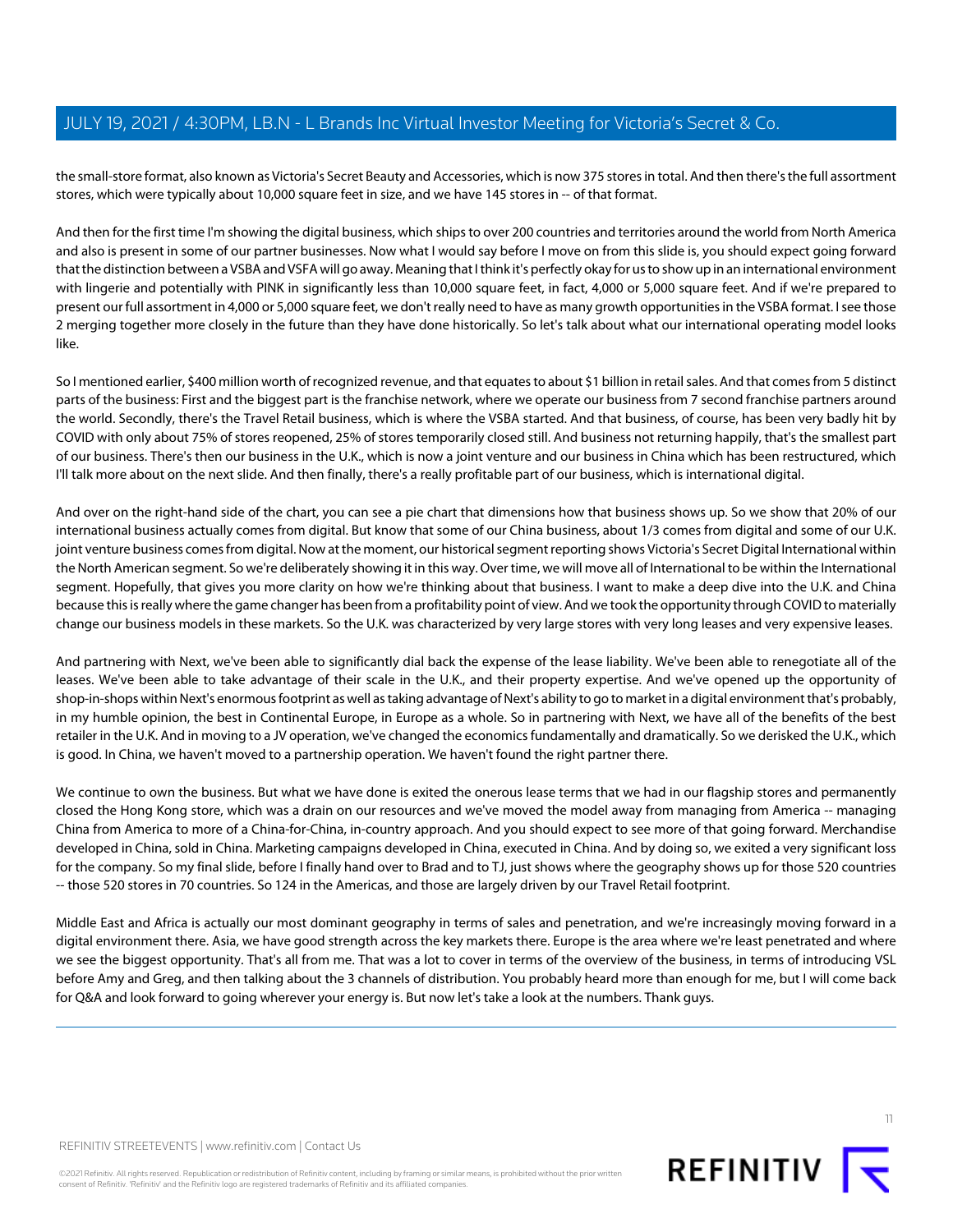# <span id="page-11-1"></span>**Timothy Johnson**

Thanks, Martin, and good afternoon, everyone. As Martin mentioned, I'm the newest member of the VS&Co leadership team, but I'm not new to retail. As CFO at Big Lots and also working at the Limited Inc., and the Structure brand earlier in my career, retail is in my DNA. I'm excited to be here at VS&Co with a first-class leadership team as we revolutionize the brand. I'm also very thankful to have a very experienced finance team, and I want to introduce you to Brad Kramer, who is our EVP of Finance. Brad has been with L Brands in terms of Victoria's Secret and Bath & Body Works for over 17 years now and has great experience and knowledge of our business and how we operate and where we've been. So Brad's going to cover some of the current activities going on in the business and some of our historical results, and I'll be back a little bit later to talk about the future. Brad?

#### <span id="page-11-0"></span>**Brad Kramer**

Thanks, TJ, and good afternoon, everybody. I want to provide a quick recap of our recent financial performance. We're almost 1-year into our journey to reposition this business, and we are pleased with the progress we've made and the momentum we are seeing. Looking at our results on a Q1 trailing 12-month basis, which includes 1 quarter impacted by COVID, we delivered about \$920 million of adjusted EBITDA. That outcome reflects about \$425 million improvement versus 2019 and EBITDA as a percent of sales improved to 15% or about 800 basis points above 2019. On the far left, you can see that in 2018, this business generated adjusted EBITDA of about \$900 million with an EBITDA rate of 11%. Our Q1 TTM profit rate of 15% is 400 basis points above our 2018 profit rate and profit dollars are outpacing 2018 slightly. We're particularly proud to share that we have seen 3 consecutive quarters of significant EBITDA growth to 2019 and our strong momentum has continued into the second quarter.

Turning to Q2. We recently released revised guidance for the Victoria's Secret segment. It's a forecast based on VS segment reporting as part of L Brands financials and as shown on an operating income basis. If you compare our guidance of more than \$200 million in the second quarter to the same quarter in the prior year, you can see that we expect to pick up nearly \$300 million of additional profit. As Martin mentioned earlier in the presentation, if you add up our Q1 TTM profit beat to 2019 and combine it with our Q2 guidance. You can see how we are on track to deliver well over \$1 billion in EBITDA as a stand-alone business. This outcome would equate to nearly \$700 million of EBITDA improvement versus 2019. Let's talk about what's driving the \$700 million profit trend change in more detail. This is where we really see our momentum highlighted.

Our projected results through Q2 represent the first full year of our turnaround results and our comparison period is to 2019, which is a pre-COVID time frame. You can see that of the \$700 million EBITDA improvement versus 2019, we forecast that on a go-forward basis, about \$600 million or 85% of it annualizes. Specifically, we expect about half the \$600 million run rate improvement to come from margin growth in the North America segment. We are forecasting 4 consecutive quarters of comparable margin growth versus 2019 through the end of Q2. And this assumes and includes performance improvement trends across all channels and lines of business. The other half of the run rate improvement comes from discrete actions from our profit improvement plan that I'll outline on the next page. In addition to the run rate improvement, we've also realized about \$100 million of onetime benefits predominantly driven by COVID-related occupancy concessions.

Looking at our results over the last year, it's clear while there is some benefit related to the pandemic. The work we have done to reposition the business is driving our momentum. Let's look at the key drivers of the profit improvement plan on the next page. We developed an action plan in the middle of last year to optimize our cost base and improve and simplify the operating model. We -- as Martin mentioned earlier, we are on track and pleased with the results and targeting to deliver \$300 million in annualized savings. Our path to this level of profit improvement relies on 4 key initiatives, and I'll hit some highlights of each one: The first is that we dramatically restructured the organization in the middle of last year and migrated all corporate functions under 1 VS leadership team. That team is actioning a common set of goals and is operating on a common incentive plan.

That restructuring substantially improved the effectiveness of the VS organization and reduced headcount by about 25%. Secondly, we drove merchandise margin rate expansion through a combination of disciplined inventory management and negotiated product cost savings. The third area that we improved the profitability of our North America stores channel for fleet rationalization activities combined with optimizing store selling cost through a simplified operating model. And lastly, we restructured our U.K. and China businesses to eliminate losses in the International segment. Within the U.K., we migrated to a joint venture structure with our retail partner Next. And in China, we targeted discrete actions to reduce

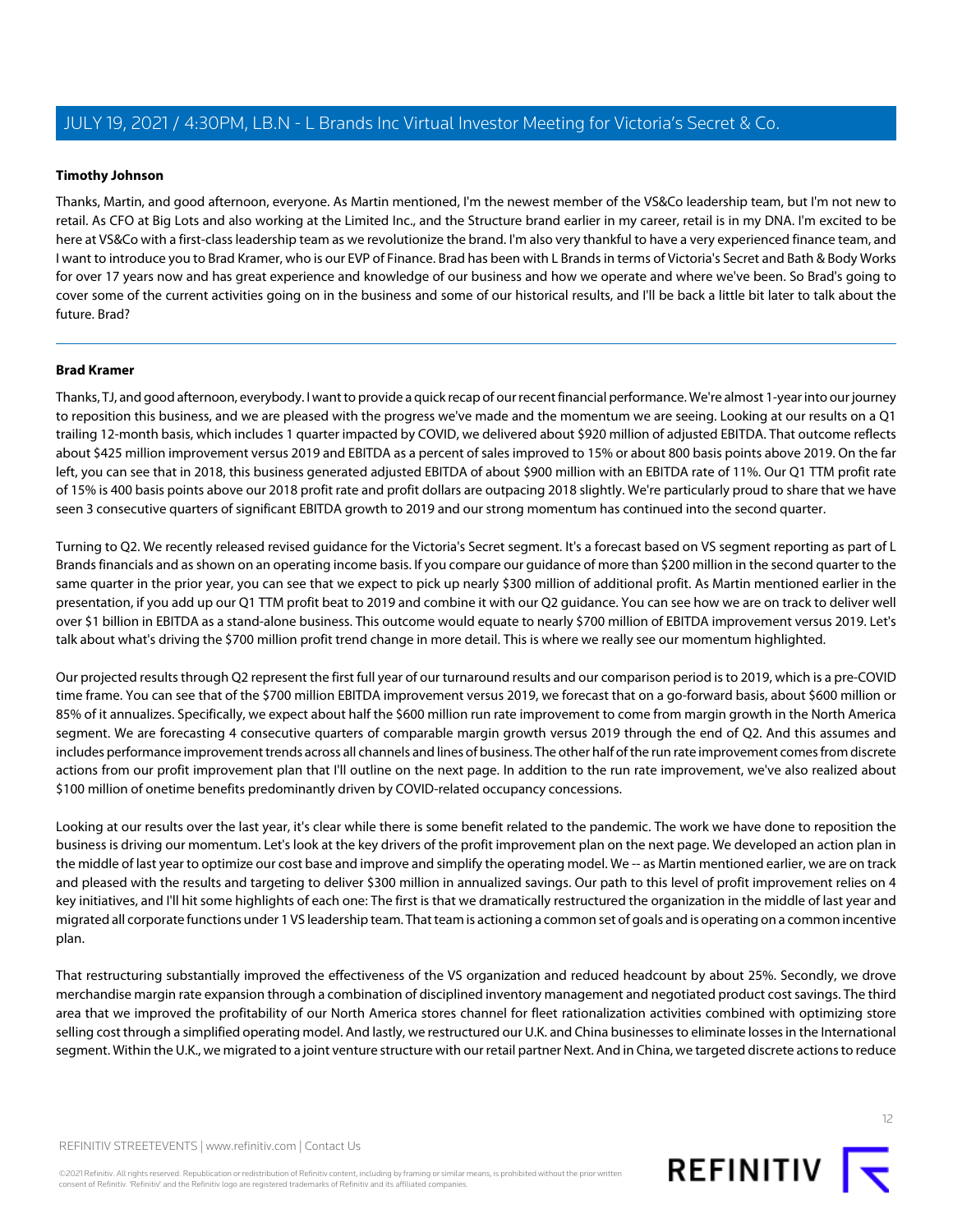stores, negotiate rent savings and execute overhead home office reductions. Through the end of Q1, we have actualized about 75% of the \$300 million of savings.

As a management team, we are pleased with the progress we've made over the past year, and we are confident we have solid plans in place to continue our growth into the future. Now I'll hand it back to TJ to discuss our financial outlook and growth opportunities going forward.

#### **Timothy Johnson**

Thanks, Brad. That's a great summary of what's been an incredible turnaround over the last 4 quarters and has us well-positioned for growth going forward. As we look forward, we see sales up in the mid-single digits. You heard from Martin, Amy and Greg earlier today about our lines of business, and Martin just covered the channels that we operate in, North American stores, digital and international. From a digital perspective, we have a lofty goal of 50% penetration over time. Much work has been done. We've seen great results and there's still a lot of work to do. From an operating income perspective, we see growth in the high single digits. So sale is up mid-singles, operating income up high-singles, highlighting for you the opportunity for further leverage in the model. From a rate perspective, we see the operating income rate in the mid-teens, acknowledging the growth and also representing that we know there will be a further investment needed in the business to continue to grow the top line and the customer experience.

On the next slide, we see specifically aligning our vision with our growth, and there's 4 key items noted before you. First and foremost, evolving our merchandising and marketing strategy, acknowledging that it's her journey, not his, and our merchandising and marketing efforts need to support that. Additionally, growing the omni and digital presence that we have. As I mentioned earlier, a lofty goal of 50% digital penetration over time, but we recognize it's a relationship with her and that includes stores, omni as well as in-store pickup. From an international perspective, Martin got the business off to a great start from an international perspective. Arun is building on that, and we see an opportunity for growing global network over time. And last, but certainly not least, the customer experience. In addition to the omni and digital opportunities, we believe we have a store experience opportunity as well.

We've seen refresh activity in our stores, and we're really excited about the store of the future journey that we look forward to taking you on over the next few seasons. The next slide highlights some of our thoughts around financial policy and capital allocation. Earlier today, you've heard about the significant EBITDA and cash flow generation potential of our business. Additionally, our partners at L Brands have helped us get started from a liquidity and leverage perspective. We'll launch with approximately \$250 million in cash and an undrawn \$750 million ABL. Additionally, in recent weeks, we've had a very successful debt offering, raising \$1 billion. So you've heard about our EBITDA performance \$1 billion of debt raise, so a very low leverage point to begin our journey as a public company. Additionally, disciplines around good inventory management, cost management and being good stewards of our shareholders' cash will continue to be a priority.

Partnering with our new Board of Directors, we'll be looking at and evaluating new targeted investments to drive future growth, and we'll also consider investing in VS&Co first, but we recognize that there'll be excess cash generated. And again, as a management team working with our Board, in the future, we'll determine how best to utilize that cash. So I'll close with the last slide that Martin actually detailed earlier in the presentation and just hit on a couple of quick points: First, we believe we have a clearly defined new vision, purpose and mission for VS&Co. We have incredible brand awareness and customer satisfaction is on the rise. We have a growing digital business, but we're also enhancing our store experience. We have a highly responsive supply chain and speed to market is a competitive advantage for VS&Co. All of this gives us confidence and the opportunity from a top line and a bottom line perspective.

We have a highly talented management team with significant industry experience to drive this opportunity going forward. I'm excited about our future, and I'm humbled to be part of such a talented leadership team. So with that, on behalf of the entire leadership team, we would like to say thank you for joining us today.

And with that, we'll turn the call over to the moderator to start to take your questions.

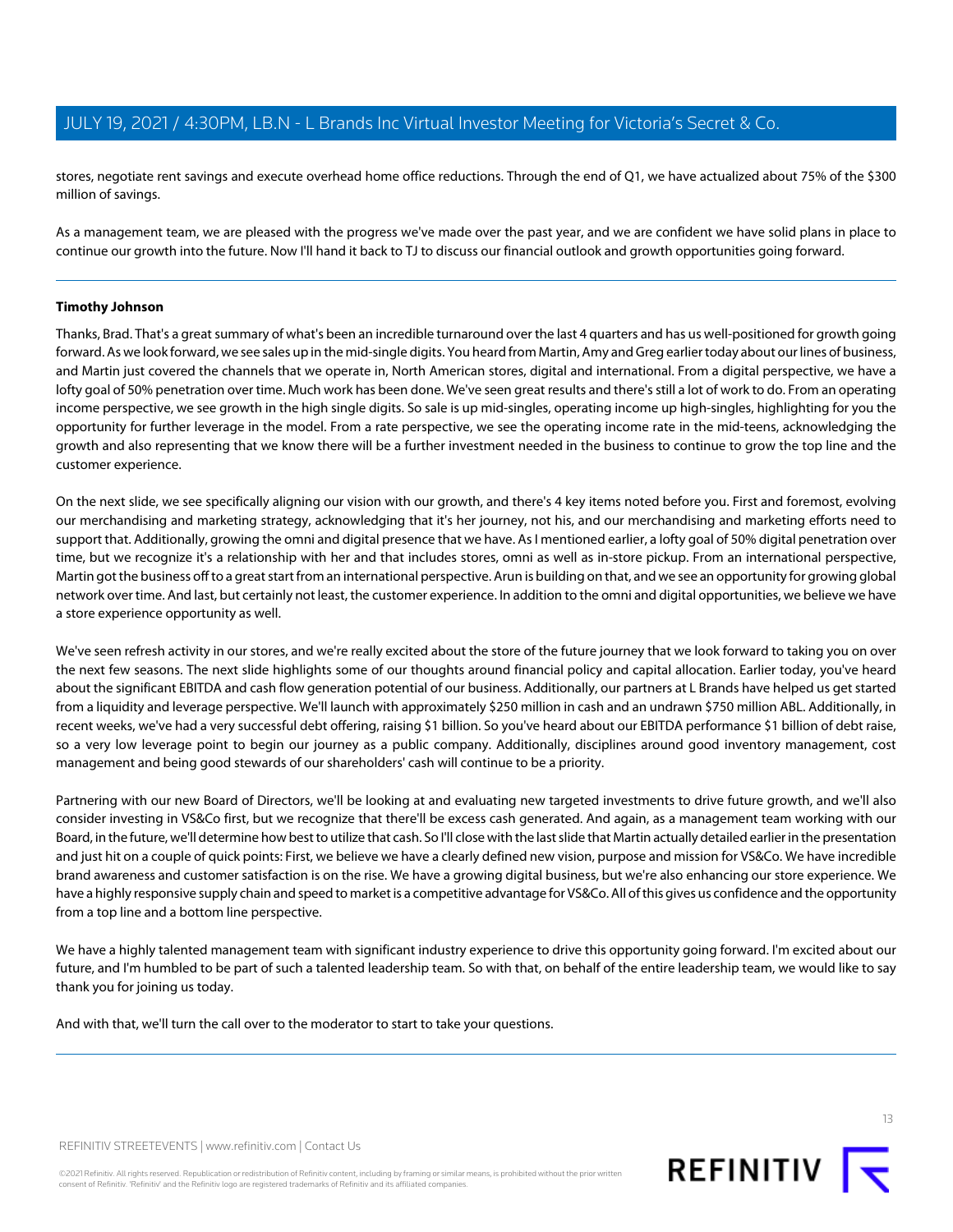#### **Jason Ware**

Thank you, TJ. We will now open the lines for about 45 minutes of Q&A.

(Operator Instructions)

# **QUESTIONS AND ANSWERS**

#### **Operator**

(Operator Instructions) Our first question comes from the line of Simeon Siegel.

#### **Unidentified Analyst**

So I guess maybe, Martin, Amy and Greg, any color you'd like to share on the different segment revenue expectations built into that consolidated 3- to 5-year targets, maybe speak to your respective margin profiles? And then, Greg, I think you might be more insulated from BBW than we necessarily think. But with Beauty, you have some of the greatest dis-synergies from the split, how does Beauty Park work post-split, maybe speak to that dynamic? And then what changes for you, if anything? Just any color we need to know regarding operations or P&L?

#### **Jason Ware**

Thanks, Simeon. We'll go to Martin first.

#### **Martin P. Waters** - L Brands, Inc. - CEO of Victoria's Secret Business

Yes, great. Thank you, Simeon. Thanks for getting in the first question. That's great. So I would say as it relates to the mix between the 3 categories, the 3 lines of business that we don't anticipate that changing. We think that the broad level of participation we described earlier for the 3 brands is about where it will continue. So don't expect any change there. As it relates to margin, Greg is going to get the microphone in a minute, and he can comment further. But I would say that we believe there is no reason why no fundamental structural reason why each of the 3 lines of business can't get back to the historical high rates. Now we're not terribly far away from that on a trailing 12-month basis, as you'll have seen. But I think as it relates to planning into the future, expect us to be goaling ourselves to get back to historical rates. Greg, what's say you?

#### **Greg Unis** - L Brands, Inc. - CEO of Victoria's Secret Beauty

Yes. What I would add is, if I think about it from 2 perspectives, one would be in terms of the product margins. With regards to product acceptance, we're seeing very strong product acceptance and, therefore, commanding higher AURs than we've seen historically, and it's rolling through in the margin. In terms of the supply chain, the Beauty supply chain, we have been working on the split with BP and BBW for the last year. And what I can tell you is that we are not seeing any shift. We are not seeing any deleverage in the supply chain as a result of splitting the supply chain up. And there's really -- there's been no impact on the Beauty Park as a result. So we're feeling good about our future as it relates to that unique, and I talked about it as our strategic advantage. So feeling good.

#### **Jason Ware**

Thanks, Martin. Thanks, Greg. Amy, anything you want to add?

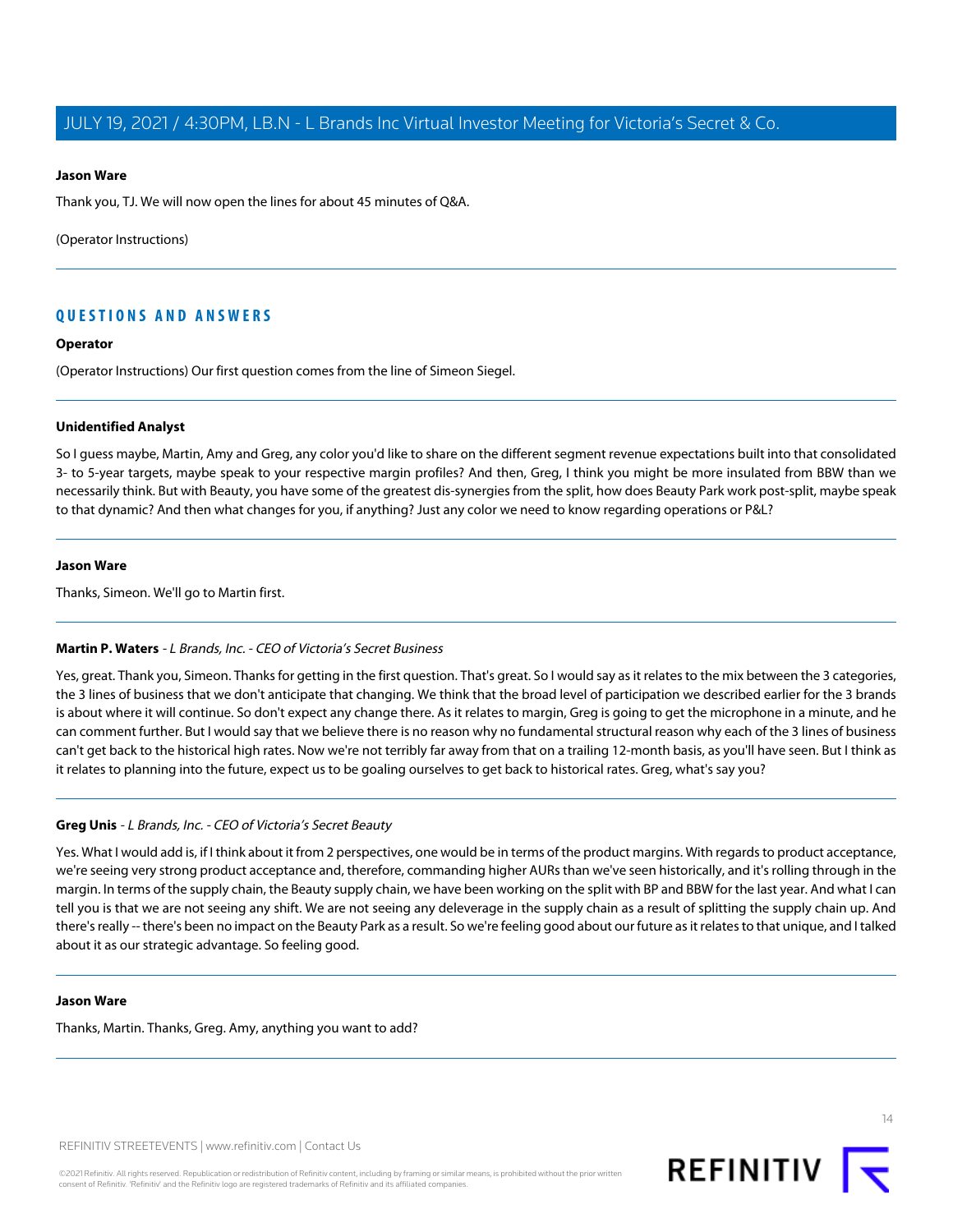#### **Amy Hauk** - L Brands, Inc. - CEO of Victoria's Secret Pink

No. I mean, I think, Martin spoke to it all. So there's no need for me to add any color, but if PINK can contribute more, we're happy to do so.

#### **Operator**

<span id="page-14-0"></span>The next question comes from Roxanne Meyer.

#### **Roxanne Felice Meyer** - MKM Partners LLC, Research Division - MD & Senior Research Analyst for Specialty Retail

Thanks for all of the information today. You talked about Victoria's benefiting. We know Victoria's has benefited from speed and agility, which has been competitive advantages. What percent of the business is on the speed model? And how should we think about the opportunity? What are you targeting in terms of growing the portion of the business that can react in a shorter time frame?

#### **Jason Ware**

Great. Thanks, Roxanne. We'll go to Martin.

#### **Martin P. Waters** - L Brands, Inc. - CEO of Victoria's Secret Business

Yes, Roxanne. Good to hear from you. So the way we think about it is that the business was at its absolute best. We would start the season about 50% committed and about 50% open. Meaning that we would set the floor sets or the screen sets and then chase like crazy into what was working and get out of what wasn't working. That served the business well and we've been on a tier to get back to that rate. We didn't quite achieve it as it related to the spring season, but we were much more agile than we've been in the past 3 years, certainly from a BSL perspective. All -- so that would be the high-level answer. All of that said, I would tell you that, to enter the fall season with that kind of openness will not serve us well. Why? Because there's just too much noise in basic supply.

It's too risky to leave merchandise unboard and uncommitted. So this season, this fall season will be an outlier, I hope. In that, we'll enter the season with more like 75% or 80% commitment and a lower level of agility than we had in the spring. You may be curious about where that pressure is. We think that the pressure is in distribution. We think the pressure is in the factories. We think it's evenly spread across the different geographies we operate in. We think that we're just as exposed to it as other competitors are. So as we talk to our base of supply and we get the lay of the land from them, they tell us to expect that this is the way that retail -- fashion retail will be in the back half of this year. So a long answer to a short question. I hope that helps, Roxanne.

#### **Roxanne Felice Meyer** - MKM Partners LLC, Research Division - MD & Senior Research Analyst for Specialty Retail

Thanks for the color and best of luck.

#### **Amy Hauk** - L Brands, Inc. - CEO of Victoria's Secret Pink

I also would just add to that. With tighter inventory management, the percent open is one to shrink as a percent to total, and we'll be chasing into the upside. So we're managing slightly differently than we have in the past.

#### **Operator**

The next question comes from Matt Boss.

REFINITIV STREETEVENTS | [www.refinitiv.com](https://www.refinitiv.com/) | [Contact Us](https://www.refinitiv.com/en/contact-us)

©2021 Refinitiv. All rights reserved. Republication or redistribution of Refinitiv content, including by framing or similar means, is prohibited without the prior written consent of Refinitiv. 'Refinitiv' and the Refinitiv logo are registered trademarks of Refinitiv and its affiliated companies.

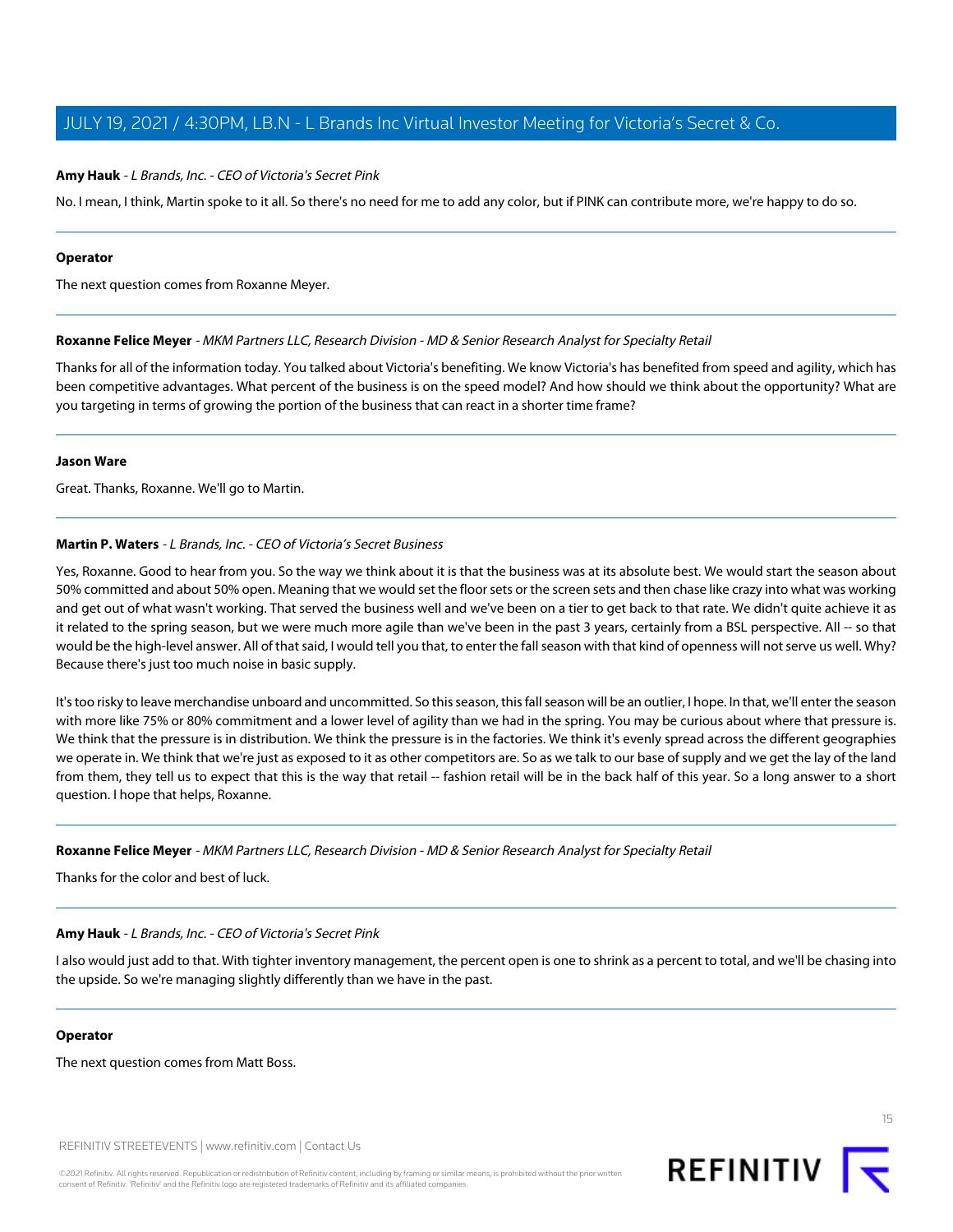#### <span id="page-15-0"></span>**Matthew Robert Boss** - JPMorgan Chase & Co, Research Division - MD and Senior Analyst

So maybe from a product perspective, at Victoria's Secret and PINK, how would you rank whitespace market share opportunities across categories from here?

#### **Jason Ware**

Great. We'll go to Martin first.

# **Martin P. Waters** - L Brands, Inc. - CEO of Victoria's Secret Business

Yes. So thanks, Matt. I actually had a slide in my presentation from earlier today that talked about those opportunities. I was going to pull it up, but the biggest opportunity, frankly, is in the core of the business. It's in the bra business, the area where we walked market share, an area where we lost sales during those period of execution miss that was in the bra business. So that's the number one overarching item to get after. Thank you for pulling that slide up, whoever did that. I don't think I go to aggregation as being a significant area of opportunity. That's the thought that we can work with other people's brands, where they're complementary to us or where they get us into a space where we're currently underweight or get us to categories where we're currently underweight.

Swim, obviously, to dimension swim, I think at peak, it was \$400 million this year as our reentry will be about \$100 million. So that gives you some idea on that, Matt. And then while Maternity is a small business, we think it's an important business for us to be in. Shapewear probably has more opportunity than one might imagine, and we're going to go after that. So across all of those different categories, we think there is opportunity. But overwhelmingly, the bra business is the goal to go after. Amy, do you want to take it from here?

# **Amy Hauk** - L Brands, Inc. - CEO of Victoria's Secret Pink

Sure. I mean I think our best start is Intimates, as Martin spoke to, for VS&Co. So constantly spending our energy to reimagine and robustly test against an innovation pipeline, as we talked about earlier is going to be critical. And I would slice whitespace slightly differently when I think about it for PINK. I think slice expansion is a huge area of whitespace, so not necessarily specific product categories. And I talked about how we're rolling out size. And extra large, for example, is currently 15% to 20% of our business, depending on the category. And then innovation in technology, so the launch of our Period Panty, recycled and environmentally friendly swim, which we launched this year, I think all of those initiatives will also help to drive incremental sales in categories that we currently already own through either sustainability or innovation. If that helps to answer question.

# **Matthew Robert Boss** - JPMorgan Chase & Co, Research Division - MD and Senior Analyst

It does. It does.

# **Martin P. Waters** - L Brands, Inc. - CEO of Victoria's Secret Business

Great reminder. The slice point is equally applicable in Victoria, of course. The other thing, and it's not directly about product, but it's about how she shops is personalization. So I talked about it a little bit earlier. Personalization in a digital environment is a very big opportunity for us that we think of as whitespace.

#### **Operator**

(Operator Instructions)

REFINITIV STREETEVENTS | [www.refinitiv.com](https://www.refinitiv.com/) | [Contact Us](https://www.refinitiv.com/en/contact-us)

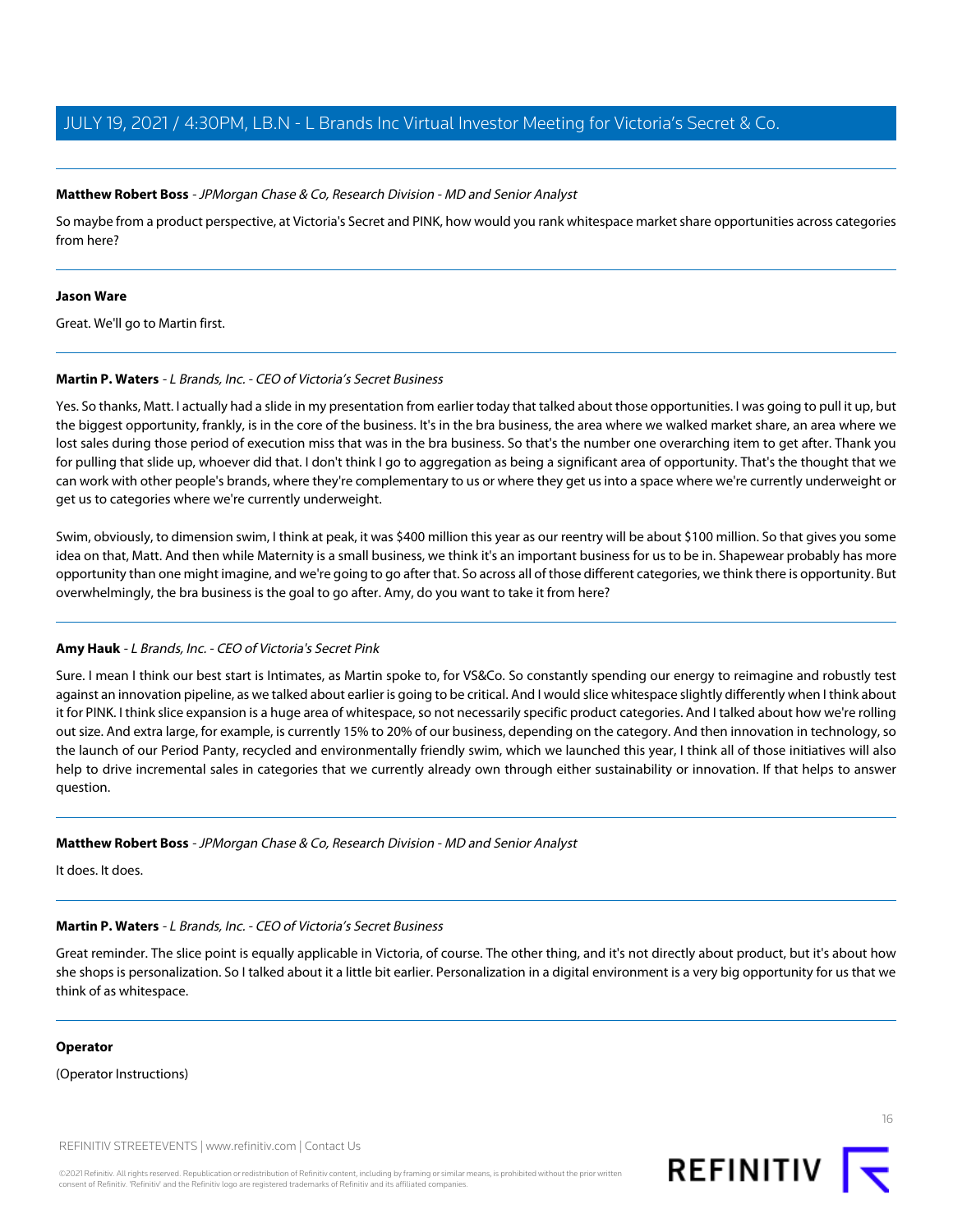And our next question comes from Susan Anderson.

#### <span id="page-16-0"></span>**Susan Kay Anderson** - B. Riley Securities, Inc., Research Division - Analyst

I'm curious, as you look at the business to grow it again and like you said, to have new bra launches every year, et cetera, how do you ensure that you don't get over inventoried again, like you had in the past?

#### **Jason Ware**

Thanks, Susan. We'll go to Martin for that one.

# **Martin P. Waters** - L Brands, Inc. - CEO of Victoria's Secret Business

Do we have to go to Martin for that? I mean that's a really difficult question. How do you do that, we don't know. Honestly, Susan, that's the outcome. That's what gets us up at 5:00 on a Monday morning every week and diving into our numbers to figure that out, what is optimal in terms of breadth and making sure that we don't buy too long and to get deep on inventory. I can't tell you any more other than that's the work of the work. That's the skill of the business. We have great talented leaders around us who help us with these metrics. And it's a very fine judgment, but one that we enjoy. Leaders, anybody else, welcome to chime in and add in if you could.

# **Amy Hauk** - L Brands, Inc. - CEO of Victoria's Secret Pink

Yes. I would love to.

# **Martin P. Waters** - L Brands, Inc. - CEO of Victoria's Secret Business

Yes. Please do, Amy.

# **Amy Hauk** - L Brands, Inc. - CEO of Victoria's Secret Pink

Yes. I mean, I think, it's important to add it to amplify, right? So a bra launch is only going to be successful in that if you can see it clearly, and it cuts through. So VSL and both PINK have done a lot of cutting of bottom producing SKUs and product areas. And in PINK, specifically, it's 30% over the last couple of years. And that leaves us room to amplify around the big new ideas, whether it's the Period Panty or shapewear for PINK, and the bra launches that Martin talked about for VSL. So I think just as important as the launches is and what you're going to do, is what's going to go away to make room for that.

#### **Greg Unis** - L Brands, Inc. - CEO of Victoria's Secret Beauty

And what I would add on, Amy, to that is when we're at our best, we have a very rigorous testing agenda. And with launches and businesses that we incubate, they rarely are a ta-da. They are things that we have tested with customers and ramp-up based on customer acceptance.

**Martin P. Waters** - L Brands, Inc. - CEO of Victoria's Secret Business

Greg, you might want to explain what a ta-da is?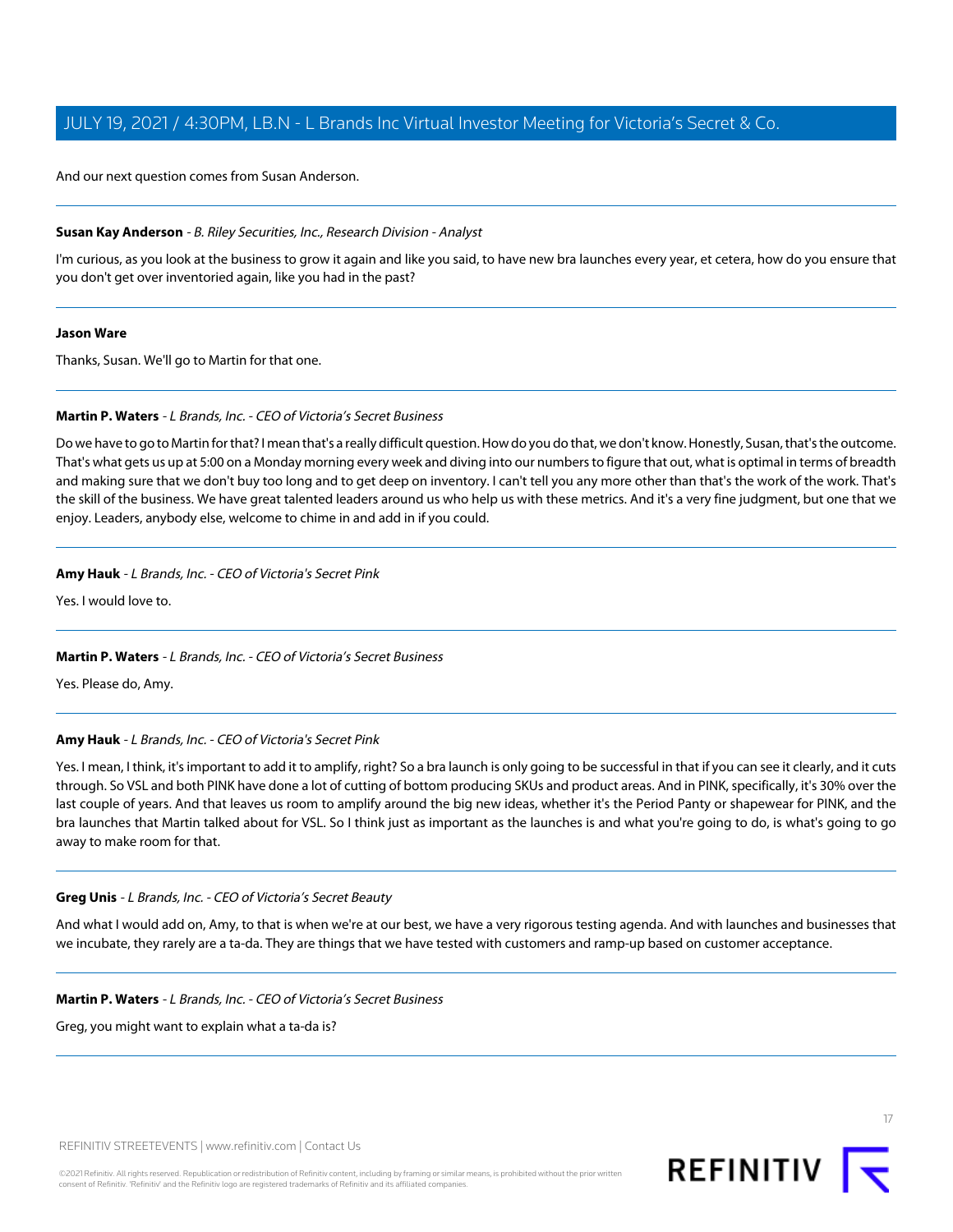#### **Greg Unis** - L Brands, Inc. - CEO of Victoria's Secret Beauty

It's not just kind of throwing it out into the marketplace and crossing your fingers and hoping that it sells. It's a kind of, yes, it's a very disciplined approach to understanding from the customer, what her level of acceptance is. An example of that, that I would throw out in the beauty business is, I talked about the growth that we're seeing in our Natural Beauty category. And that is something that we tested first in digital, then in stores, and then we ramped it up based on customer response and made adjustments accordingly. So we have lots of examples of that throughout the business.

#### **Operator**

<span id="page-17-0"></span>That is from Lorraine Hutchinson.

**Lorraine Corrine Maikis Hutchinson** - BofA Securities, Research Division - MD in Equity Research and Consumer Sector Head in Equity Research

I had a question about the Victoria's Secret sport and lounge business. The strategy around that business has changed a few times over the years, and I was just wondering how big was that at peak? And what are the go-forward actions you're taking to make sure that they don't overlap too much with PINK's lounge business and that it is truly differentiated?

#### **Jason Ware**

Great. Thanks, Lorraine. Martin, back to you.

# **Martin P. Waters** - L Brands, Inc. - CEO of Victoria's Secret Business

Yes. And maybe, Brad, you can keep us honest in terms of the size of those categories. I think about the two together, honestly, sport and lounge. I don't think of them as distinctly different. I think there is an enormous amount of opportunity for us in these segments. I think we can expand considerably from where we've been. I think we can use our superior development, creative development. I think we can use superior access to fabrics and fabrications and cuts and knits in a much better way than we did do historically. And so I don't want to speak to what was wrong with previous strategies, but I can tell you what's right with where we are now. It's about listening to the customer, understanding exactly what it is that she wants from us. and showing up in an innovative way.

How do we make sure that we don't cross over with PINK? Well, we now run the business as a single management team. So starting with Stuart's appointment over a year ago, this management team is together all the time. We work together on a Monday at 10 a.m., and then we're together on a Monday at 1 a.m. On Tuesday, we have a full day meeting, so we're joined at the hip in a way that wasn't the case previously. And yes, sometimes we lean into each other's area of expertise. So Amy leads in a very cohesive way on some categories for us. And Greg leads on others and I lead on different areas. So that's the main way in which we intend to avoid that kind of overlap. Amy?

# **Amy Hauk** - L Brands, Inc. - CEO of Victoria's Secret Pink

Yes. I mean I think it's -- there will always be overlap, but it's clear to understand what our roles are, right, each of these brands. And PINK's role is really to introduce the customer to Victoria's Secret and create longer-term loyals. So we are really focused on the 18- to 22-year-old, squarely in the Gen-Z area, and we really target the 14- to 24-year-olds, of which there are about 26 million, if we're just looking at the female population. Then we happily hand it off to VSL. Are there going to be some similarities in what they want? Yes, but hopefully, our positioning, our [aesthetic,] all of that is a reason to be to capture our customer for a longer period of time.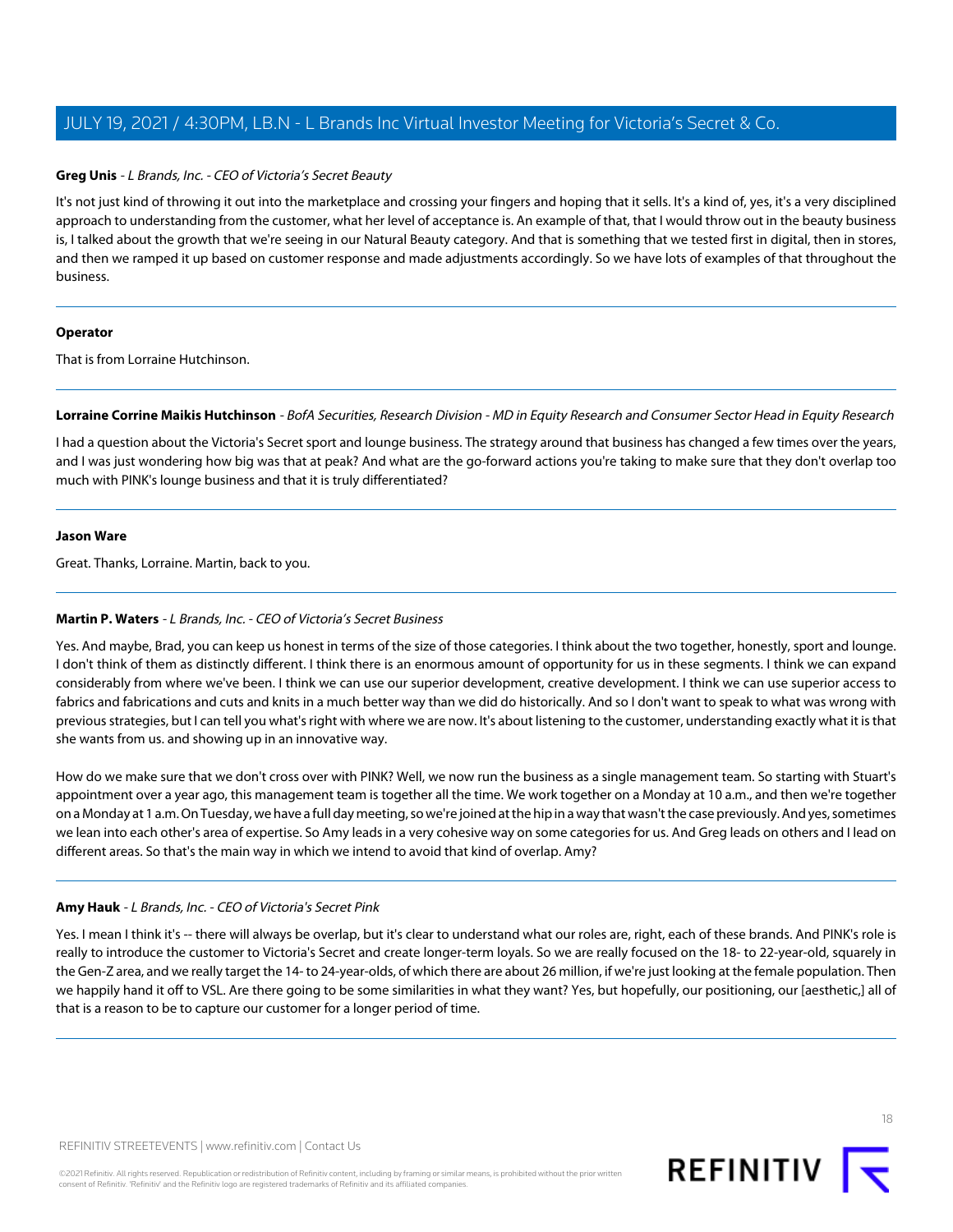#### **Operator**

That comes from Ike Boruchow.

#### <span id="page-18-0"></span>**Irwin Bernard Boruchow** - Wells Fargo Securities, LLC, Research Division - MD and Senior Specialty Retail Analyst

Two questions for me. Just on the CapEx, is there a way to think about capital spending? I'm mainly curious you guys have a lot of reinvestment and brand building taking place, should we expect a ramp over the next couple of years as you invest back into the brand strength? And then as we think about margins, I think, I see the target mid-teens. I mean, it seems like you guys would probably be there this year. My question is, do you expect margins to be somewhat volatile over the next couple of years? Because, again, you've got this brand momentum back, but I imagine there are areas of the business that need more investment or have been underinvested in, so could there be a step down before we go back? But just trying to think about, is that a straight line kind of margin or could this bounce around a little bit over the next couple of years?

#### **Jason Ware**

Great. Thanks, Ike. Going to TJ for that.

#### **Timothy Johnson**

Yes. Thanks for the question, Ike. I think from a CapEx perspective, what we've talked about historically is in the range of 2% to 2.5% of sales. If you think about this year and kind of where we've been trending on sales, you get CapEx in the range of probably \$160 million to \$170 million. Majority of that CapEx is going to be around stores or technology -- stores and technology and, particularly, as we think forward in some of the separation activity around technology that will continue to be a focus, along with the customer store experience that Martin talked a fair bit about earlier in the presentation. I think the second part of your question, maybe I'll tag team a little bit with Brad, but from a margin perspective, I'm assuming you mean operating margin perspective, go-forward in the mid-teens. On a 12-month basis through the first quarter, we're a little bit short of that goal. If you layer in the good performance in the second quarter, we're getting closer to it.

From our point of view, we're giving you a heads up here in the model, we think there's an opportunity to continue to leverage. I think that's the most important thing. Recognizing we've already said we want to grow this business. We want to partner with our new Board. We've got -- there's no shortage of ideas. If I've learned anything in the first 6 weeks that I've been here, there's no shortage of ideas from leaders in the business on how to grow, and it's our job as leaders working with the new Board to kind of prioritize, as Amy said, make sure that we're focusing on the most important things and not everything. So I think that's how we're thinking about it currently. I don't know, Brad, if there's anything that you want to speak to that from a margin perspective as well.

#### **Brad Kramer**

Yes, just one other color would be that, at peak level, this business at one point was in the high-teens operating margins. So even though we've made a lot of improvement in the last 12 months, we still have a long way to go to get back to historical peak levels. And so as we think forward, team is working really hard to drive expansion on profit rate and believe there's opportunity on the horizon.

#### **Operator**

That comes from Adrienne Yih-Tennant.

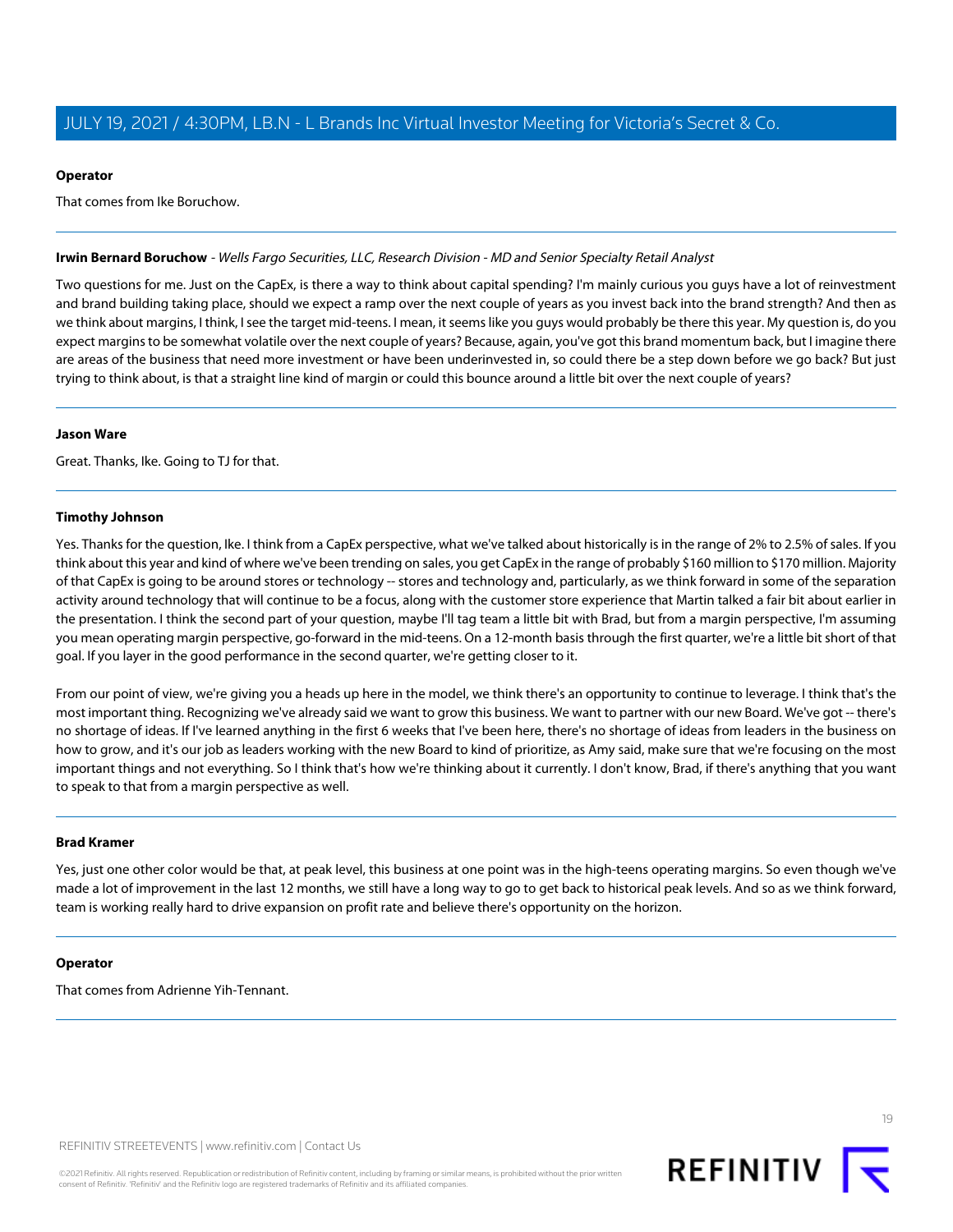# <span id="page-19-0"></span>**Adrienne Eugenia Yih-Tennant** - Barclays Bank PLC, Research Division - MD, Senior eCommerce & Brand Retailing Analyst

Martin, I wanted to go back to the slide about the 20% North American market penetration. I seem to recall a slide long ago that showed sort of one where the Walmart was like a distant second. So I wanted to understand sort of who you are competing against? It seems like, Vicky, even after all of these years and during executional misstep, still has really the dominant play in terms of your particular look and feel? And then Amy, it's not as obvious to me where is misstep, the executional misstep what came from. So can you talk about the course correction that you're facing relative to maybe Victoria's Secret, where did they go and then who are you taking share back from?

#### **Jason Ware**

Great. Thanks, Adrienne. We'll go to Martin, first.

# **Martin P. Waters** - L Brands, Inc. - CEO of Victoria's Secret Business

Yes. Thanks, Adrienne. I think you kind of answered your own question, and thank you for that. Yes, we had a dominant position, particularly in bras, also in panties, but in the other categories as well. The customer did not give up on us at all. The customers always love Victoria's Secret. Once we sorted ourselves out, happily, the customer has come back strongly. So yes, we have dominant market share positions. At the same time, we are not at all complacent about competition.

The competition in this marketplace has intensified significantly in the last 3 or 4 years, partly because of inactivity on our part, but also just as COVID has impacted the market during 2021. So the 3 big areas of competition I think about are the big-box operators who are excellent in the digital environment. Pure-play digital players who emerged and are good at what they do, and we need to be better, we need to be best-in-class in the digital space. And the third, the pure-play retailers that have always been there. So there is a lot to look at in the area of competition, and we try not to get too fussed by it. We're more fussed by being as close to the customer as we possibly can be, knowing her like she's our best friend and providing her with the best possible experience. If we do that, all will be well. Amy?

# **Amy Hauk** - L Brands, Inc. - CEO of Victoria's Secret Pink

Yes. So well, the missteps haven't been as publicized or as obvious maybe to the general public. I would say, in general, we had lost step with the customer and most significantly as PINK started capturing the Gen-Z customer, which is not 5- to 25-year-old range. Right now, we were a brand that was about exclusivity when everything for the Gen-Z customer is about inclusivity. We had a stereotypical kind of view of beauty dated when it's all about diversity and inclusion, different body types, come as you are. Really making everyone feel welcome and comfortable, comfort in kind of your weaknesses almost, let them become strength. And I think it's about not really understanding our customers. So we have spent an enormous amount of time out in stores, on college campuses, doing our research, talking to our target consumer to make sure that our product is relevant.

And I don't -- we all know that Aerie has been growing rapidly. They were ahead of us on this. But we also have had campus reps and being close to our customers, and other ways that we initiated, and we still do have a much larger market share, though they are growing. So it was just about modernizing the brand evolution to be more inclusive versus exclusive, less beer pong and pool parties and more about giving our college students and our customers tools to be successful. And then standing for more than just product, these days, it's not just about product for brands, it's about having a cause and standing for something internally and externally, a term we coined at PINK called [Cosmers.] And so all those things were relevancy that we needed to approach from the PINK perspective. Hopefully, that answers your question, Adrienne.

# **Adrienne Eugenia Yih-Tennant** - Barclays Bank PLC, Research Division - MD, Senior eCommerce & Brand Retailing Analyst

That does.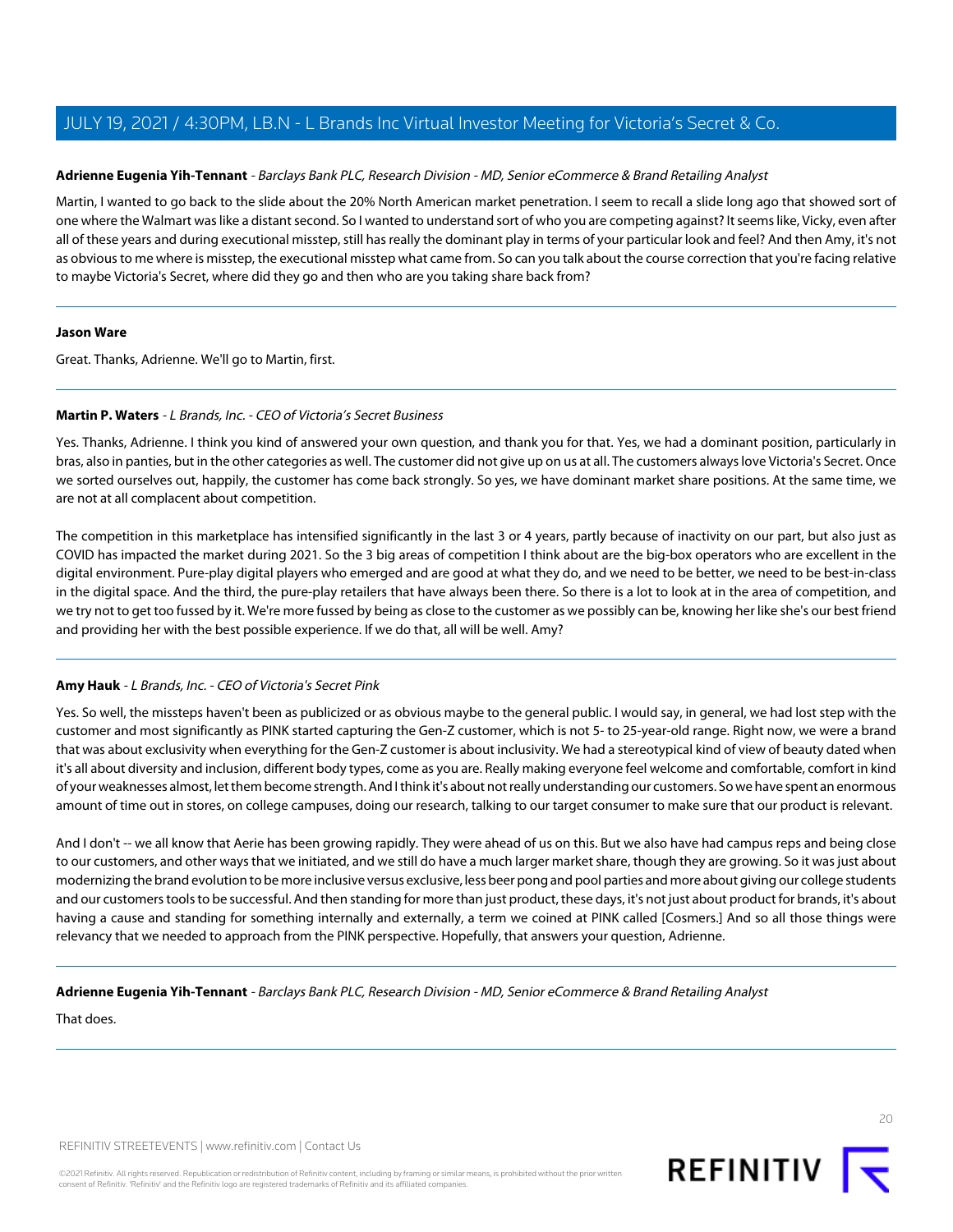#### **Operator**

That is from Janine Stichter.

#### <span id="page-20-0"></span>**Janine M. Stichter** - Jefferies LLC, Research Division - Equity Analyst

I wanted to ask about marketing. So you made some pretty big changes in product and positioning. Curious how you communicate that to the consumer. Maybe you can speak to marketing as a percent of sales now versus where it's been at peak? And then maybe a bit more on the mix of marketing, what you're doing differently now versus how the brand has been communicated in the past.

#### **Jason Ware**

Thanks, Janine. Maybe we'll go to Brad for kind of the historical perspective and then hook back to Martin.

#### **Brad Kramer**

Yes. From the quantitative side of the marketing investments, the business has been on a journey over the last several years and has flexed in and out of different media types and has had different levels of investment. I'd say fundamentally, looking at our investment levels over the last 3 or 4 years, there's been a big shift out of print media into more digital-based advertising. Our goal, as Martin has outlined, is to get marketing investment back in the 5% to 5.5% of sales range for Victoria's Secret and the company. We believe that is in line roughly with the historical investment levels and we're tracking to be somewhere in the range of that through fiscal '21.

# **Martin P. Waters** - L Brands, Inc. - CEO of Victoria's Secret Business

Well said, Brad. I think you hit the highlights. I agree 5% would be our goal going forward and, of course, it's all about digital and social. That's the big change. So one thing I might mention, additionally, just because we're on the subject of marketing and advertising would be the fashion show. So we have historically had a very significant amount of our marketing spend that was around the fashion show. And we saved that money in the last 2 years. Our intent is to get back into the fashion show business. Of course, we should. It's an outstanding equity and one that we can use to our advantage, we just need to do so in a way that's culturally relevant. And we're not in a hurry to announce when that will be or how that will be. We're going to figure it out. We spent a lot of time talking to our customers and working out how she wants us to show up in that environment. But you should anticipate that fashion show will continue to be part of our marketing armory, and we will redefine it in a way that's cultural relevant in the coming years. Hope that helps.

# <span id="page-20-1"></span>**Operator**

Next question is from Omar Saad.

**Omar Regis Saad** - Evercore ISI Institutional Equities, Research Division - Senior MD and Head of Softlines, Luxury & Department Stores Team

Most of my questions have been answered, but I do have a follow-up around margins and promotionality. The Victoria's Secret franchise has seen such a significant turnaround in its profitability in the last year or so. And a big piece of that has been reduction in promos. It's obviously been something we've been hearing kind of throughout the industry. I'd love to hear you address why you -- if and why you think those improvements are sticky? How much is embedded in your long-term margin guidance to give back some of that improvement in promotionality? And maybe talk also about if and how your market -- your promotion and markdown strategy has evolved from prior years.

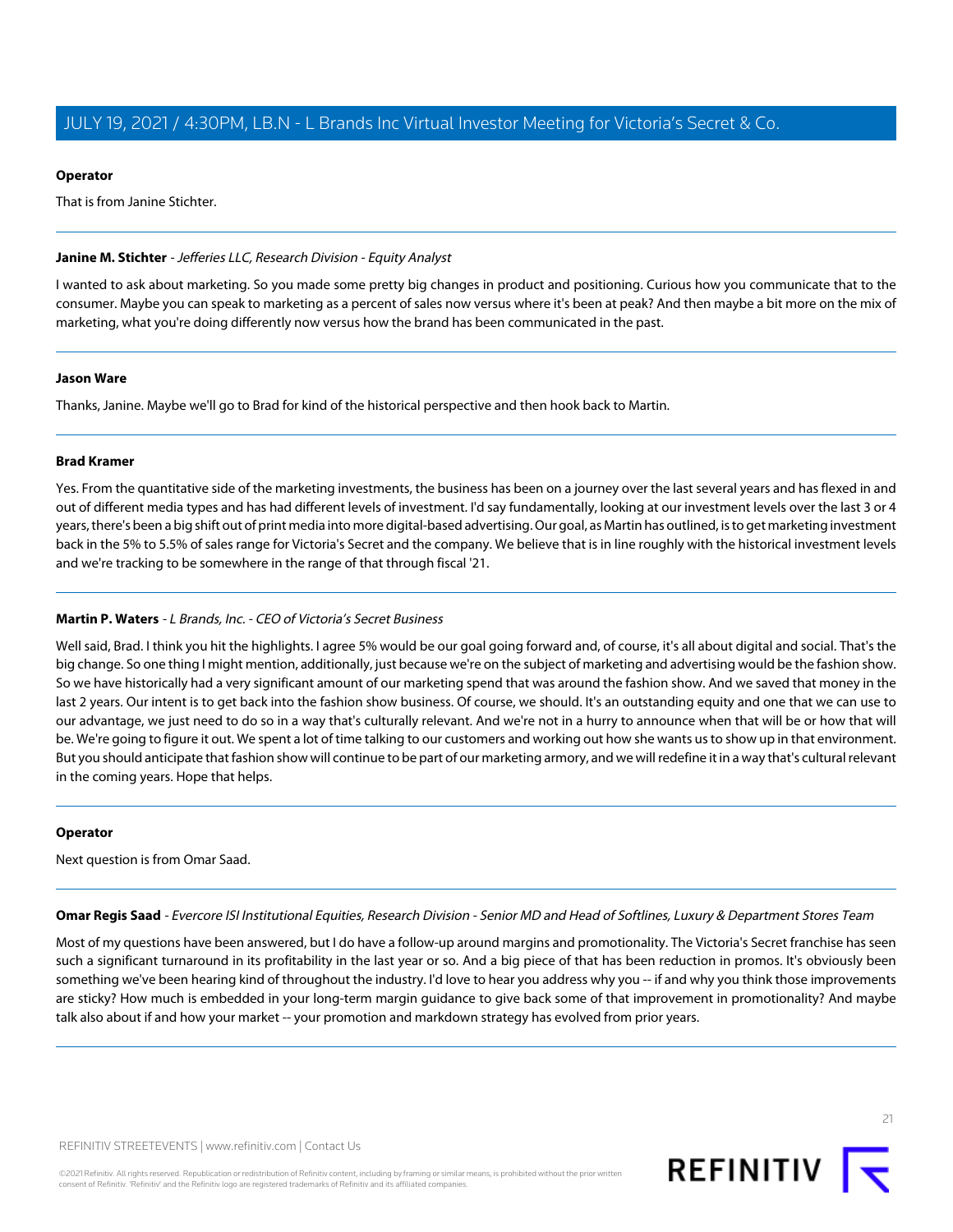#### **Jason Ware**

Thanks, Omar. I think we'd go to Brad first.

#### **Brad Kramer**

Thanks, Omar, for the question. Obviously, a big subject in a subject we spend a lot of time internally talking about. We have seen significant merch margin rate expansion over the last year. I know a lot of retailers are seeing similar dynamics, I would say, I would start with we're seeing very balanced growth across almost all components of merch margins. So on the pricing side and the AUR side, we're seeing elevation happen. We're also seeing benefits from cost negotiations that we've done with our vendor base. And we're also seeing some tailwinds from a mix perspective. AUR is the primary driver, and we've been actioning a fairly aggressive pullback and promotionality of the business. And we've had a lot of success with the price ups.

I would say it starts with the quality of the assortment and the customer engagement that we're seeing in the business, and the teams and the merchant leaders and CEOs have done a lot of work to make adjustments to our merchandise assortments, and we're getting paid for those adjustments. And then what was covered earlier is that, in part, a big portion of our savings is getting back to some of those inventory disciplines that we had in the VS business for over a decade. And it's not a new thinking on how to manage inventory. It's just getting back to the rigor that we had in this business for many, many years. And I'd say, broadly, that relates to a more conservative mindset, not only on how we position inventory, but also how we position the P&L and expense investments in our business as well. And then we use the chase mechanisms in place and the read and react mechanisms in place to optimize the collections that are working and selling.

Looking forward, I think we're comfortable with the merch margin rates in terms of positioning of the business, I think we would anticipate some volatility going forward. The teams are also working hard to find other savings within merchandise margins that can help offset possible headwinds and then the omni capabilities that are coming into our business here this year. We're also very excited about as they will provide some unique opportunities for us to possibly sell at a higher rate, some of the trapped inventory that could be within one channel or the other. So I think we're confident with where rates are, and we're optimistic about the go-forward outlook.

Omar Regis Saad - Evercore ISI Institutional Equities, Research Division - Senior MD and Head of Softlines, Luxury & Department Stores Team Got it. That's very helpful. So it sounds like the BOGO days -- the ramp at BOGO days are over?

#### **Martin P. Waters** - L Brands, Inc. - CEO of Victoria's Secret Business

Yes. We're going to, obviously (inaudible)

#### **Operator**

There are no other questions at this time.

#### **Jason Ware**

Great. If there are no other questions, that concludes the Q&A portion of today's presentation. Thank you for joining us and for your interest in Victoria's Secret & Co.

#### **Martin P. Waters** - L Brands, Inc. - CEO of Victoria's Secret Business

Thanks, all. Enjoy the rest of the day. Thank you.

REFINITIV STREETEVENTS | [www.refinitiv.com](https://www.refinitiv.com/) | [Contact Us](https://www.refinitiv.com/en/contact-us)